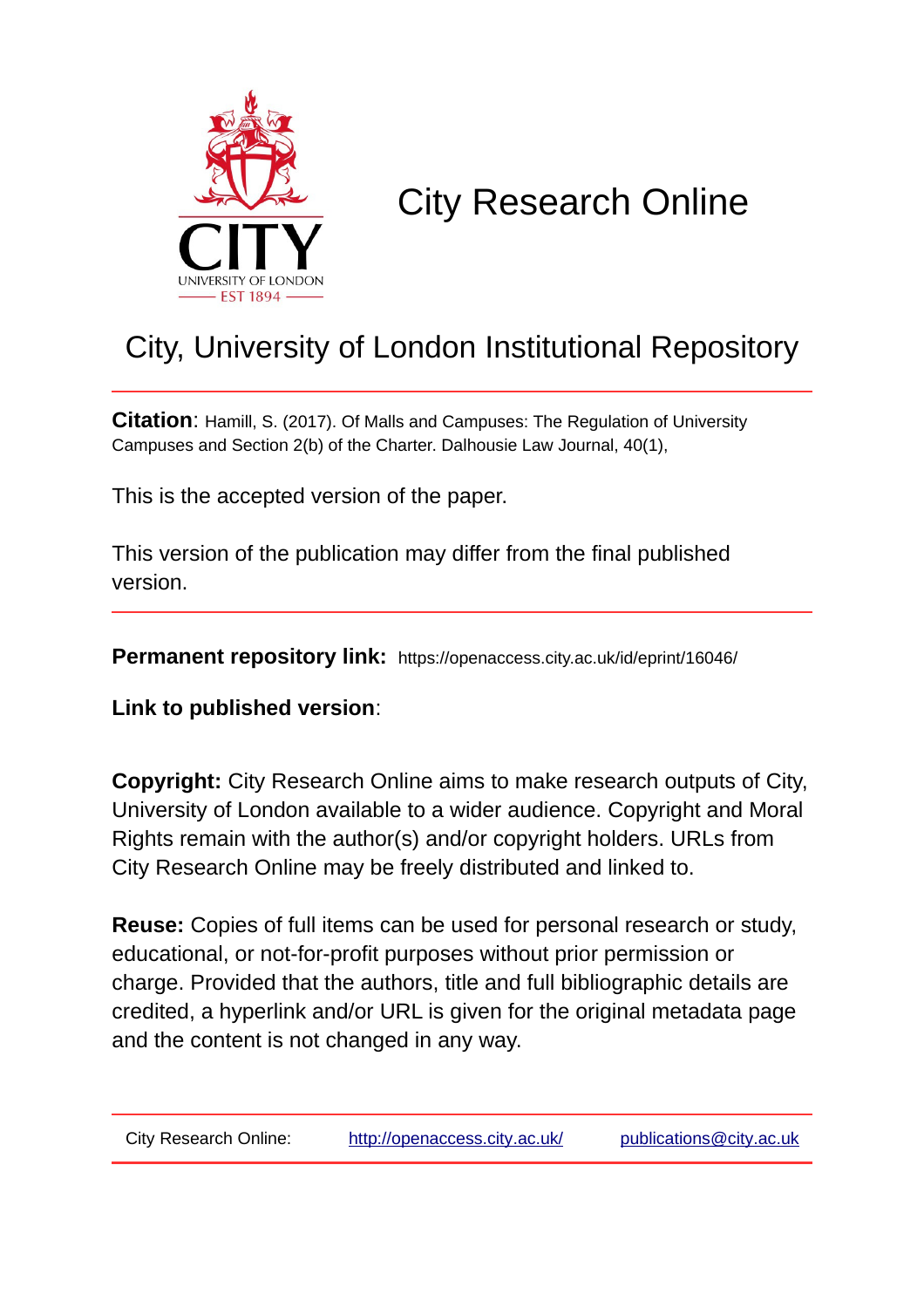**Sarah E. Hamill<sup>\*</sup> Compuses: The Regulation of University Campuses and Section 2(b) of the** *Charter*

#### **Abstract**

There have been a number of recent cases from across Canada about whether the *Charter* applies to public universities. Courts in Alberta have suggested that the *Charter* will apply to public universities while courts in British Columbia and Ontario have refused to apply the *Charter* to such cases. In this article I focus on the cases that also involve a claim to use university space, that is, those cases where there is an argument that by failing to allow an event on campus the university has violated the free expression guarantee in the *Charter*. If the *Charter* does apply, and I argue that it does, this matters for how we conceive of university property. It is too simplistic to hold that university property is private and, as such, section 2(b) should grant a right of access to some instances of university property under certain circumstances.

#### **Introduction**

 $\overline{a}$ 

"No support is needed for the proposition that universities are established in the public interest to serve a public purpose, or the importance, in some cases, of the physical facilities used to that end." <sup>1</sup> Here, Willcock J.A., writing for a unanimous British Columbia Court of Appeal in *British Columbia Civil Liberties Association v. University of Victoria,* linked the physical space of universities with their role and purpose. It was, for him, so obvious as to hardly need saying. However, just because the two are linked does not mean that students (or anyone else for that matter) have the right to access university property for the purposes of free expression.

The expression at issue in *BCCL CA* involved attempts of anti-abortion activists to hold graphic protests on campus, and *BCCL CA* is but one of a growing number of similar cases. 2

 Lecturer, The City Law School, City, University of London. I thank Ola Malik, Lisa Austin and an anonymous reviewer for helpful comments on earlier drafts of this article. The usual caveats apply.

<sup>1</sup> *British Columbia Civil Liberties Association v University of Victoria*, 2016 BCCA 162 at para 10 [*BCCL CA*] aff'g *BC Civil Liberties Association v University of Victoria*, 2015 BCSC 39 [*BCCL*].

<sup>2</sup> *Lobo v Carleton University*, 2012 ONCA 498, [2012] OJ No 3161 [*Lobo*]; *Wilson v University of Calgary*, 2014 ABQB 190 [*Wilson*].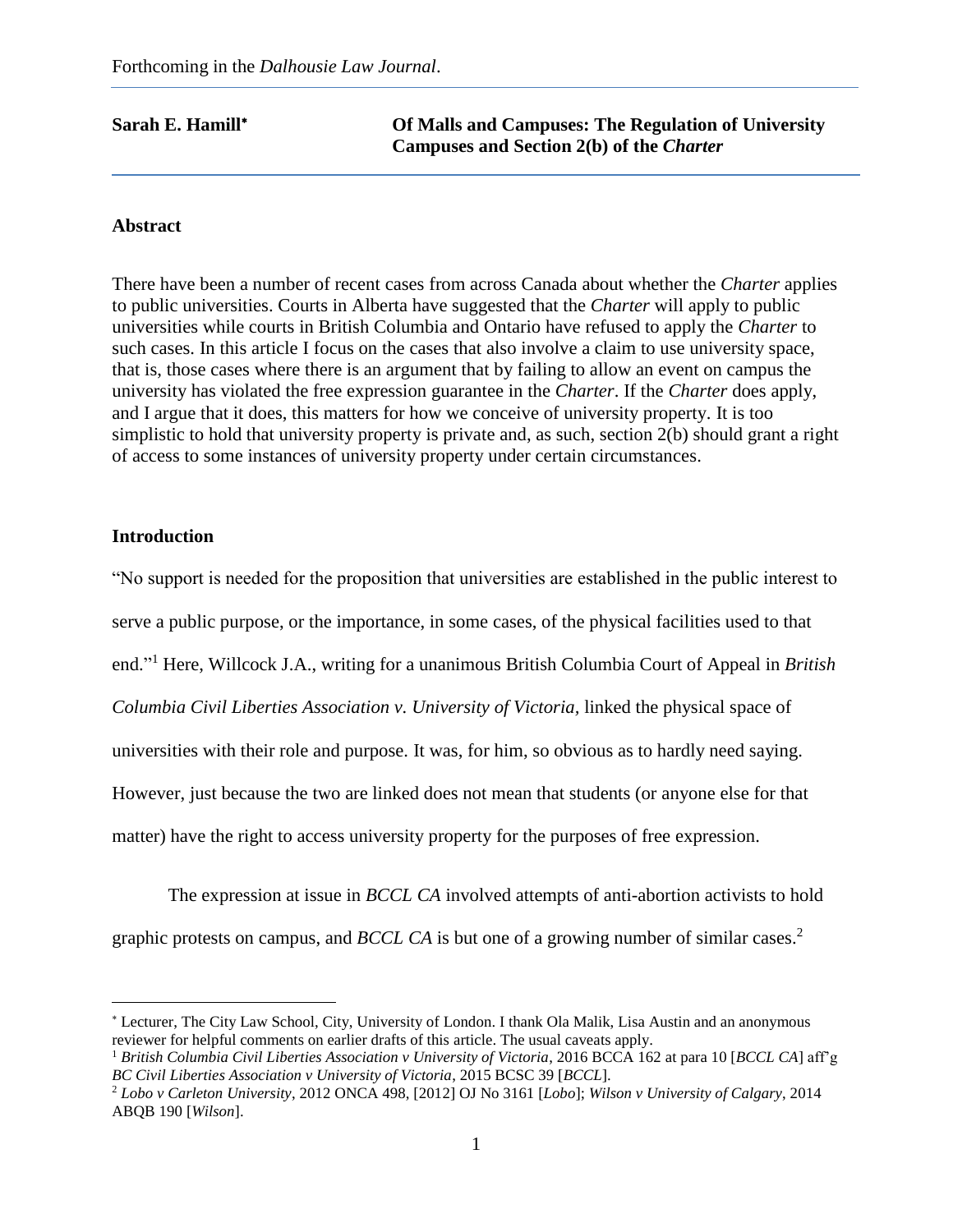When these anti-abortion protests do go ahead, whether or not they have been officially sanctioned, the response is often vehement opposition which sometimes results in the protesters facing verbal and even physical attacks.<sup>3</sup> Consequently, a number of Canada's public universities have become reluctant or have refused to allow anti-abortion protests to go ahead on campus, whether they take the form of a demonstration or a poster display. Additionally, several antiabortion groups have been denied or have lost official club status which affects their ability to access and use campus spaces.<sup>4</sup> Are universities entitled to prevent such protests from taking place and, if so, is that not a violation of the right to free expression as guaranteed by section 2(b) of the *Canadian Charter of Rights and Freedoms*? 5 It is here courts have split, with those in Alberta and Saskatchewan finding that the *Charter* does apply to public universities and those in British Columbia and Ontario holding that it does not.<sup>6</sup>

In claiming that they have the right to protest on university campuses, anti-abortion activists typically argue that the *Charter* applies to public universities and, moreover, that in denying access to campus space these universities are unduly infringing section 2(b) of the Charter.<sup>7</sup> In so arguing, the anti-abortion groups face an uphill struggle, as it is far from clear that the *Charter* applies to public universities and, even if it does apply, it is equally uncertain whether it would grant them access to university property for the purposes of free expression.

<sup>3</sup> *BCCL, supra* note 1 at para 58.

<sup>4</sup> See, e.g., Michelle Da Silva, "Campus Crusade: Pro-Lifers Fight for Club Status at Ryerson" *Now Toronto* (18 November 2015) online: [www.nowtoronto.com/news/campus-crusade-pro-life-club-at-ryerson.](http://www.nowtoronto.com/news/campus-crusade-pro-life-club-at-ryerson)

<sup>5</sup> *Canadian Charter of Rights and Freedoms,* Part I of the *Constitution Act, 1982* being Schedule B to the *Canada Act, 1982* (UK), 1982, c11, s 2(b) [*Charter*]. *Lobo, supra* note 2; *BCCL, supra* note 1; *Wilson, supra* note 2. The cases are discussed below.

<sup>6</sup> *R v Whatcott*, 2002 SKQB 399, [2003] 4 WWR 149 [*Whatcott (Regina)*]; *Wilson, supra* note 2.

<sup>7</sup> The one exception is *Gray v Alma Mater Society of the University of British Columbia*, 2003 BCSC 864, 15 BCLR (4th) 358 [*Gray*] as there the anti-abortion activists conceded the point about *Charter* applicability.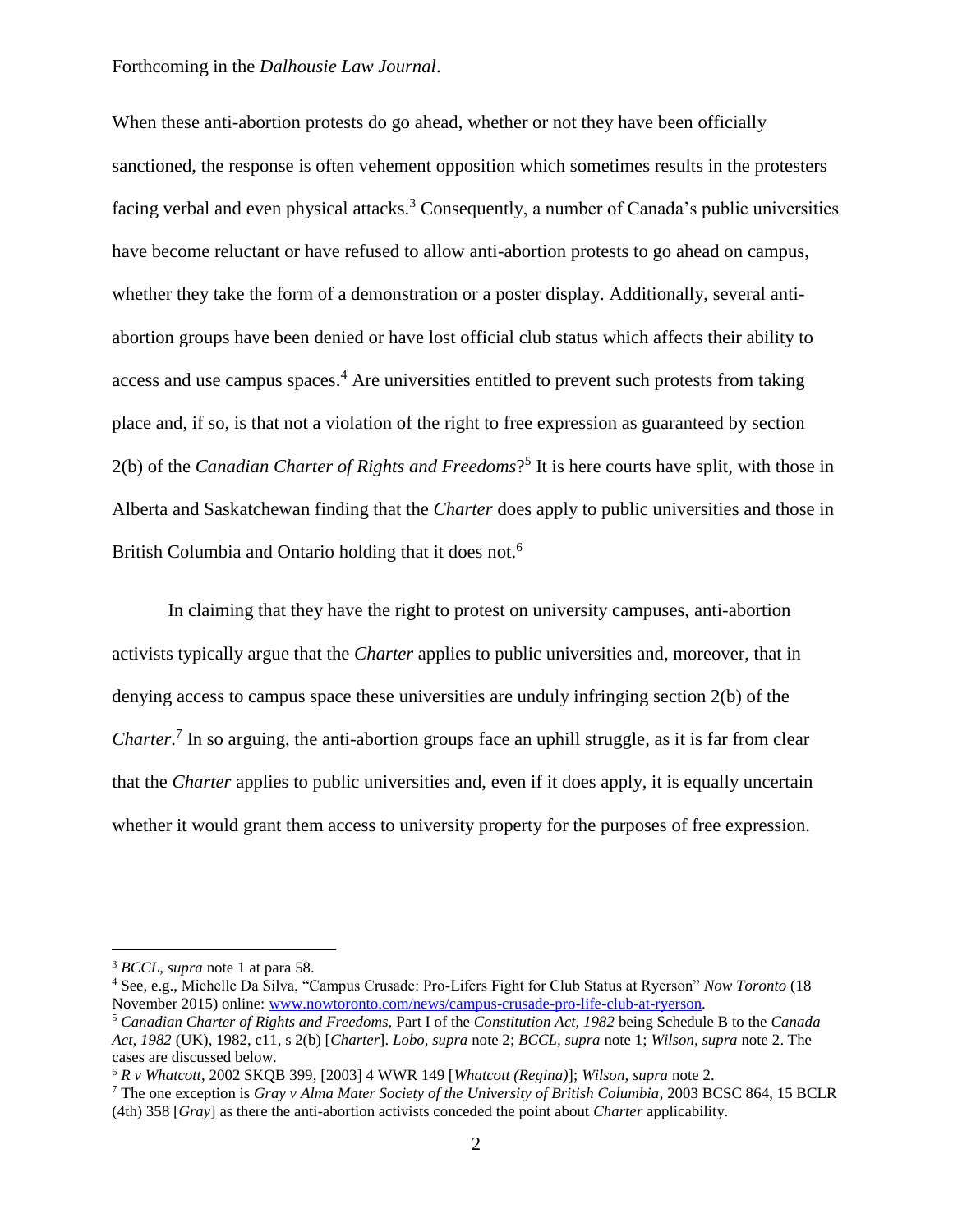Both these issues raise questions about where to draw the line between what is public and what is private.

For the *Charter* to apply to the acts of a public university, these acts must somehow fall under the ambit of "government action."<sup>8</sup> Clearly, the *Charter* will not apply to a private university such as British Columbia's Trinity Western University, but simply being a public institution does not result in a duty of *Charter* compliance in all spheres of institutional action. A number of lower courts have asserted that the question of the *Charter*'s applicability to public universities has been answered in the negative: the *Charter* does not apply.<sup>9</sup> The authority they cite for such a claim is, however, over a quarter-century old and dealt with university policies about mandatory retirement.<sup>10</sup> The hiring and retiring of university staff is hardly central to the specifically public functions of a university. A close reading of *McKinney v. University of Guelph* strongly suggests that the Supreme Court of Canada left room for the *Charter* to apply in other contexts; it is this reading that courts in Alberta and Saskatchewan have followed, even if their counterparts in Ontario and British Columbia disagree.<sup>11</sup>

What the Ontario and British Columbia courts overlook is that since *McKinney* a substantial amount of jurisprudence has flowed from the Supreme Court about "government action<sup>"12</sup> and about the role of the *Charter* more broadly. The more recent jurisprudence may not

<sup>8</sup> *Charter, supra* note 5, s 32. For earlier discussions of the *Charter* and public universities see, Christopher Henderson, "Searching for "Government Action": Post-Secondary Education as a Case Study in the Conceptual Weaknesses of the *Charter*'s Government Action Doctrine" (2005) 15 Educ &LJ 233; Franco Silletta, "Revisiting *Charter* Application to Universities" (2015) 20 Appeal Current L & L Reform 79; Craig Jones, "Immunizing Universities from *Charter* Review: Are We Contracting Out Censorship?" (2003) 52 UNBLJ 261.

<sup>9</sup> *Lobo, supra* note 2; *BCCL, supra* note 2; *Telfer v University of Western Ontario*, 2012 ONSC 1287 [*Telfer*]

<sup>10</sup> *McKinney v University of Guelph¸* [1990] 3 SCR 229, 2 OR (3d) 319 [*McKinney* cited to SCR].

<sup>11</sup> *Pridgen v University of Calgary*, 2012 ABCA 139, 350 DLR (4th) 1 [*Pridgen*]; *Wilson*, *supra* note 2; *Whatcott (Regina), supra* note 6 at paras 40-45.

<sup>12</sup> *Charter, supra* note 5, s 32.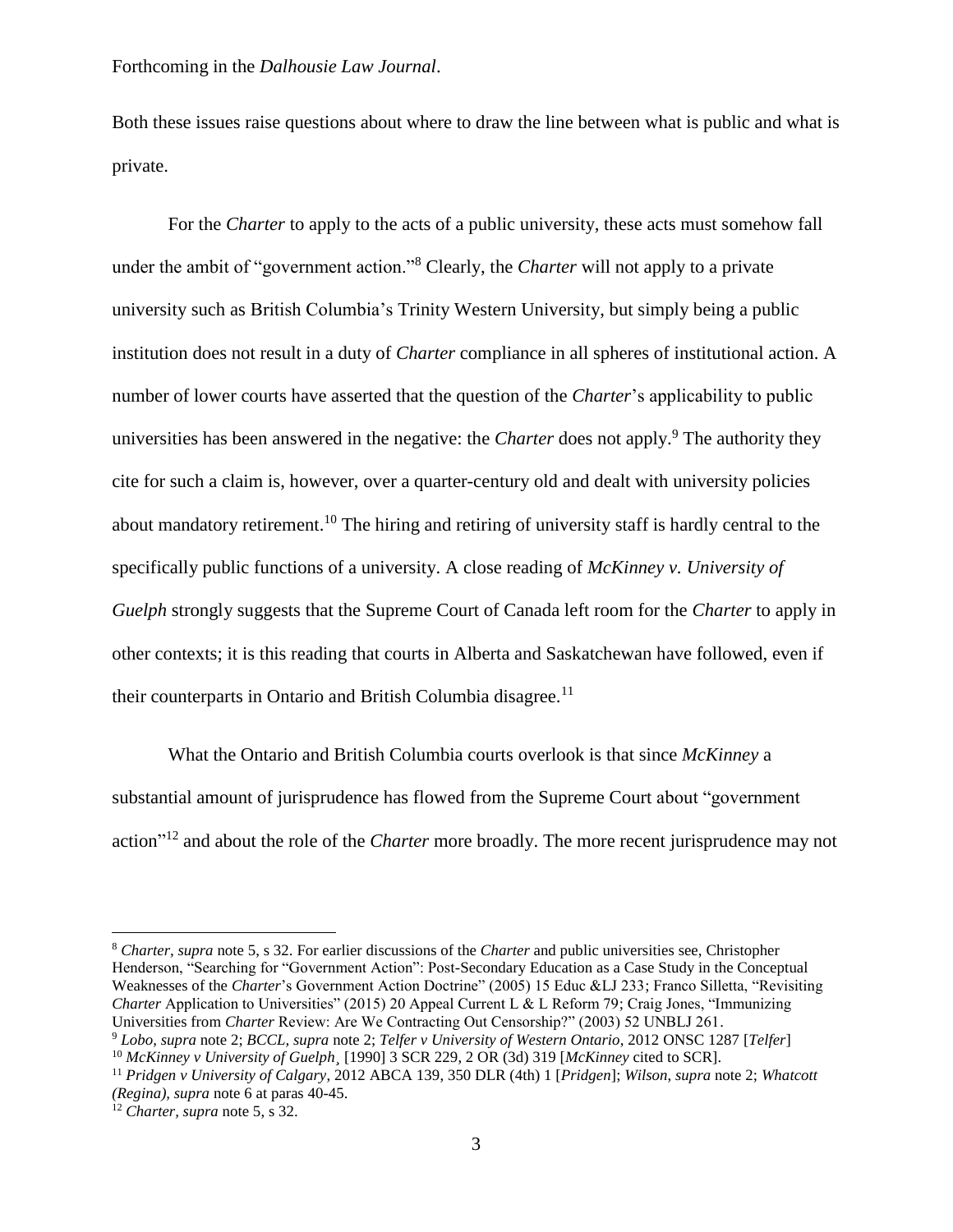be specifically about universities but is about which actions must comply with the *Charter*, <sup>13</sup> the role of *Charter* values when *Charter* rights do not apply,<sup>14</sup> and where and under what circumstances *Charter* rights can be exercised.<sup>15</sup> Public universities are caught in an intersection of these ideas, which results in a more complicated picture than the simple claim that the *Charter* does not apply. While the periodic discussions of *Charter* applicability to universities have focused on the question of government action they have tended to overlook the physical space of universities themselves. Are the campuses of public universities private property? Are all parts of the campus private property? Is it not possible that if some of a university's acts fall under government action this could matter for how we conceive of the physical space of the university itself?

In this article I examine recent case law which involves not just a claim that the *Charter* applies to universities but also a claim to use campus facilities for the exercise of a *Charter* right, namely free expression. I argue that the question of free expression cannot be so readily excised from the question of space and that without paying attention to the tacit property law arguments, any victories with respect to the application of the *Charter* will be hollow. The reason the victories would be hollow is that the public-private distinction of section 32 is echoed in the question of what spaces are available for section  $2(b)$  rights. In short, even if universities are

<sup>13</sup> For a discussion of this jurisprudence see, *Pridgen, supra* note 11 at paras 78-99.

<sup>14</sup> See, e.g., *Hill v Church of Scientology*, [1995] 2 SCR 1130, 24 OR (3d) 865; Mark D Walters, "Respecting Deference as Respect: Rights, Reasonableness and Proportionality in Canadian Administrative Law" in Hanna Wilberg & Mark Elliott, eds, *The Scope and Intensity of Judicial Review: Traversing Taggart's Rainbow* (Oxford: Hart Publishing, 2015) 395 at 412; Jamie Cameron, "Giving and Taking Offence: Civility, Respect, and Academic Freedom" in James L Turk, *Academic Freedom in Conflict: The Struggle Over Free Speech Rights in the University* (Toronto: James Lorimer & Co, 2014) 287 at 297-98.

<sup>15</sup> See, e.g., *Committee for the Commonwealth of Canada v Canada,* [1991] 1 SCR 139, 77 DLR (4th) 385 [*Commonwealth of Canada*, cited to SCR]; *Ramsden v Peterborough (City)*, [1993] 2 SCR 1084, 15 OR (3d) 548 [*Ramsden* cited to SCR]; *Montreal (city) v 2952 -1366 Quebec Inc,* 2005 SCC 62, [2005] 3 SCR 141 [*Montreal (City)*]. See also, *Vancouver (City) v Zhang,* 2010 BCCA 450, 325 DLR (4th) 313 [*Zhang*].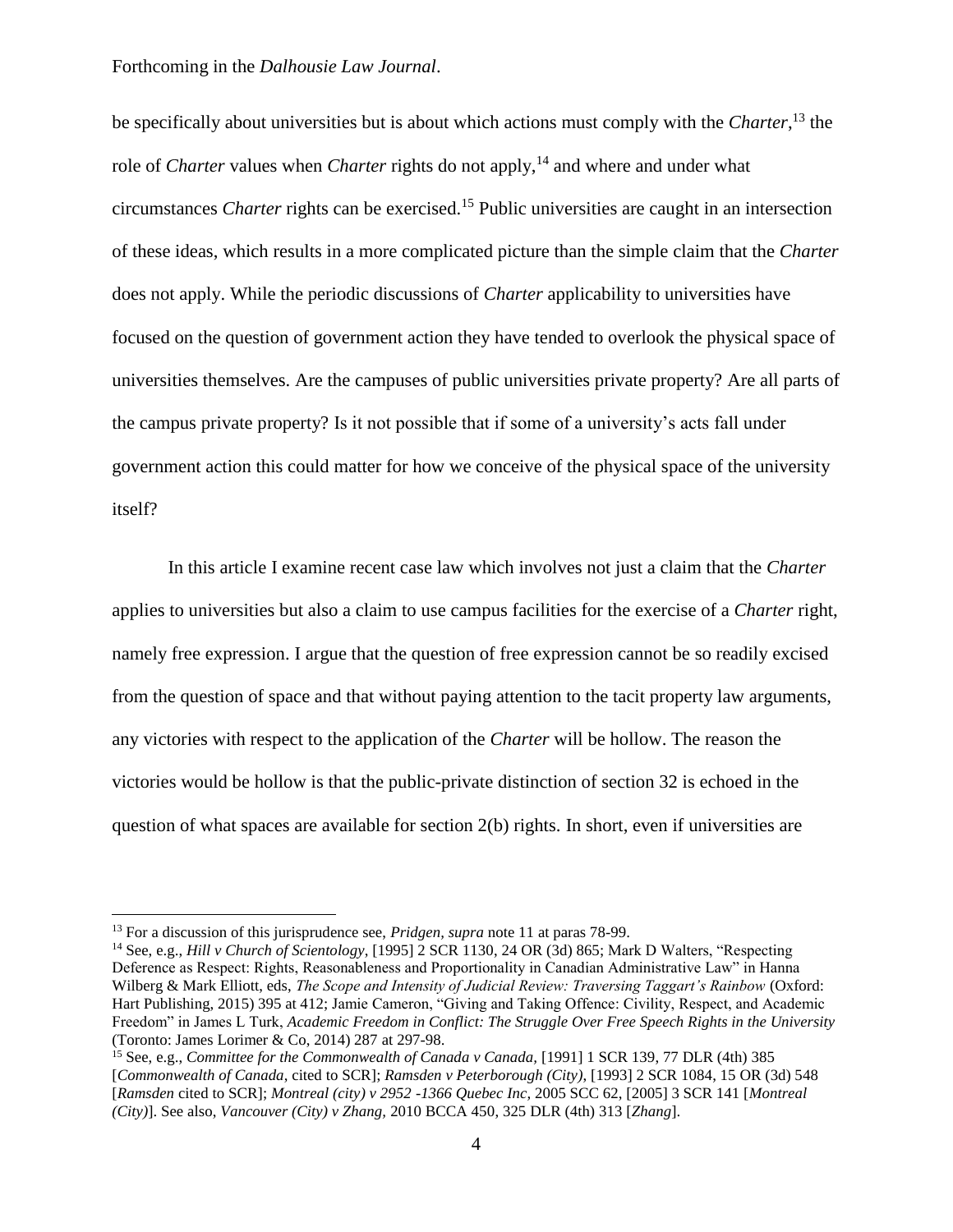public enough for the *Charter*, their property might well be private and thus unavailable for section 2(b).

My argument is not that *all* of a public university's buildings should be open for free expression but that, under certain circumstances, there ought to be *some* space on campus which is open. I should also make it clear that I am not arguing for the appearance of the old public forum doctrine which was briefly seen in the United States.<sup>16</sup> For one thing, it is not clear that university campuses are exactly comparable to malls and other types of privately-owned, yet publicly accessible property. My point is that the nature of universities themselves and the close relationship between academic freedom and free expression ought to result in their physical spaces being more open to free expression than they currently are.<sup>17</sup> If certain aspects of a public university's functions can fall under government action – and I argue that they can and do – then the application of the historical function test should result in university property being open to free expression.<sup>18</sup>

I begin by briefly setting out the concepts of government action, public property, and free expression as they might apply to public universities in Canada. The first two concepts seem readily identifiable but both the practice and theory are more complex than they appear. Similarly, free expression has proven to be a concept in flux and there have been a number of controversies surrounding what constitutes free expression on campus, with a particular concern about safe spaces which are free from discriminatory, offensive or upsetting speech.<sup>19</sup> The

<sup>&</sup>lt;sup>16</sup> See e.g. Timothy Zick, "Property, Place, and Public Discourse" (2006) 21 Wash U JL & Pol'y 173.

<sup>17</sup> For more on this relationship see, Cameron, *supra* note 14.

<sup>18</sup> The historical function test is taken from *Montreal (City)*, *supra* note 15 at para 74.

 $19$  This is an international concern; for some recent discussion in the American context as the result of a scandal on Yale University's Campus, see, e.g., Adrienne Green, "Do Historically Black Colleges Provide the Safe Spaces Students are After?" *The Atlantic* (19 November 2015) online:

<sup>&</sup>lt;www.theatlantic.com/education/archive/2015/11/are-hbcus-necessary-racial-sanctuaries/416694>; For a Canadian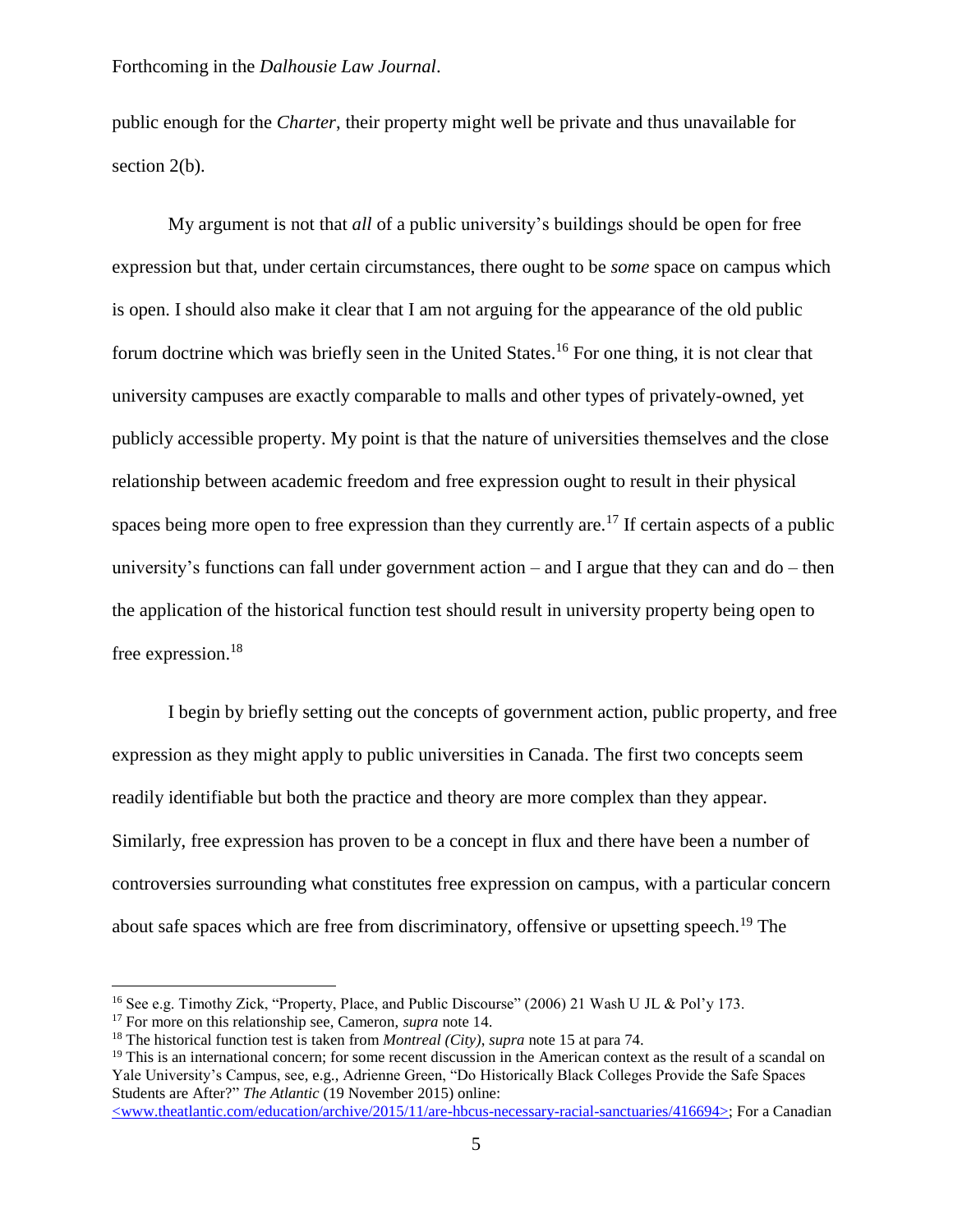second section examines the recent divergence between Alberta and two other provinces, namely British Columbia and Ontario. The third section examines what a finding of *Charter* applicability would mean for who gets to access university property to exercise section 2 (b) rights.

### I. *Public or private: Universities and their campuses, government action, and free expression*

There are three questions central to the recent spate of cases about free expression on university campuses. These are if and when universities will be caught by the *Charter*'s reference to government action; how property is divided into public and private, particularly in the context of universities; and what are the values of and acceptable limits on free expression? The last question also calls to mind the additional one of how free expression relates to academic freedom. For ease of analysis, this section is sub-divided to deal with each question in turn. Running through each section is the difficulty of offering a clear dividing line between public and private.

#### 1. *Public bodies but not government? Section 32 and public universities*

 $\overline{a}$ 

By virtue of section 32 of the *Charter*, the *Charter* only applies to "government action." It does not apply to private actors and will not apply in solely private disputes, though such disputes

discussion see, David Watson, "Delineating Safe Spaces Key to Protecting Free Speech on University Campuses" *The McGill Tribune* (24 November 2015), online: <u><mcgilltribune.com/opinion/lessons-from-yale-delineating-safe-</u> [spaces-key-to-protecting-free-speech-102937>](http://mcgilltribune.com/opinion/lessons-from-yale-delineating-safe-spaces-key-to-protecting-free-speech-102937/) ; See also, Cameron, *supra* note 14.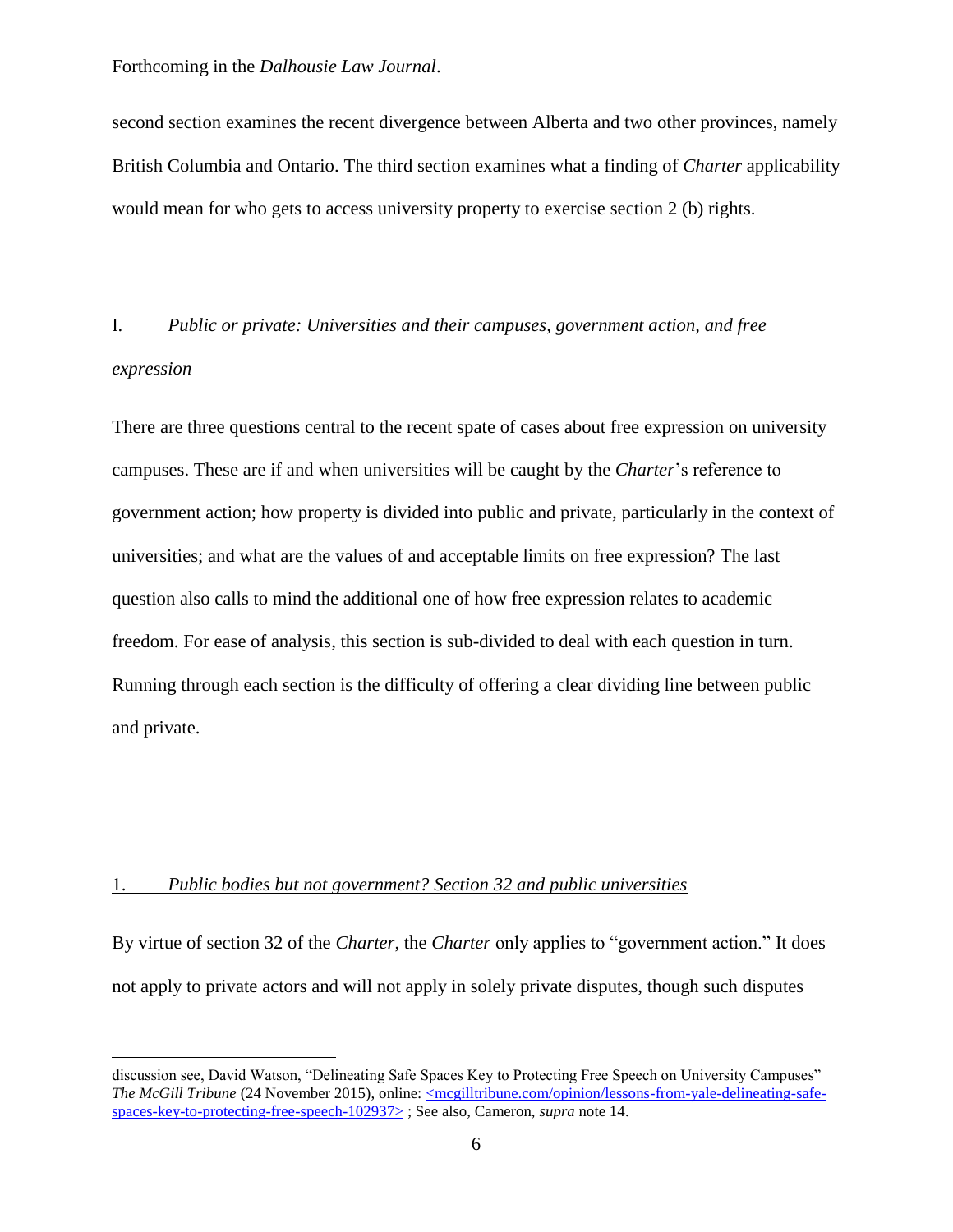may well fall under provincial human rights legislation.<sup>20</sup> However, modern government is complex, consisting of the three traditional branches of government – the executive, the legislature, and the judiciary – as well as a vast administrative state whose constituent parts differ widely in their structure and powers, to say nothing of the various private entities and autonomous statutory bodies charged with implementing government policy. Consequently, the question of which bodies and which acts will be caught by section 32 is something of a Gordian knot as there is no longer (if there ever was) a clear-cut distinction between public action and private action.<sup>21</sup> As yet, Canadian courts have not found a test which can untangle the knot. Instead, since 1982, they have, to continue the metaphor, tied themselves in knots. In this subsection, I offer a brief overview of section 32 jurisprudence. As will become clear, part of the problem lies in the fact that the test, as applied to public universities, seems subjective and has led to a range of different answers to the same or similar questions.

Despite an early flurry of academic interest in synthesizing and distilling the case law on section  $32<sup>22</sup>$  the most recent and comprehensive survey comes from Articleny J.A. of the Alberta Court of Appeal in *Pridgen v. University of Calgary*. <sup>23</sup> Her analysis is particularly relevant given that she applied it to the University of Calgary. Justice Articleny identified five categories of "government or government activities to which the *Charter* applies."<sup>24</sup> These categories were:

<sup>20</sup> *Whatcott (Regina), supra* note 6 at para 11.

<sup>&</sup>lt;sup>21</sup> For critique of the public-private divide, see: Patricia Hughes, "The Intersection of Public and Private Under the *Charter*" (2003) 52 UNBLJ 201 at 201; Allan C Hutchinson, *Waiting for Coraf: A Critique of Rights and Freedoms* (Toronto: University of Toronto Press, 1995) at 120-128.

<sup>&</sup>lt;sup>22</sup> See, e.g., A Anne McLellan & Bruce P Elman, "To Whom Does the Charter Apply?—Some Recent Cases on Section 32" (1986) 24:2 Alta L Rev 361; Dale Gibson, "Distinguishing the Governors from the Governed: The Meaning of Government Under Section 32(1) of the *Charter*" (1983) 13 Man LJ 505; Gordon P Crann, "How Far Does the *Charter* Reach?—a Theoretical Review of the Section 32(1) Debate and Canada's Emerging Governmental Action Doctrine" (1989) 47:1 UT Fac L Rev 156.

<sup>&</sup>lt;sup>23</sup> Pridgen supra note 11; Jennifer Koshan, "Face-ing the Charter's Application on University Campuses" ABlawg.ca (13 June 2012), online: <ablawg.ca/2012/06/13/face-ing-the-charters-application-on-universitycampuses-5>.

<sup>24</sup> *Pridgen, supra* note 11 at para 78.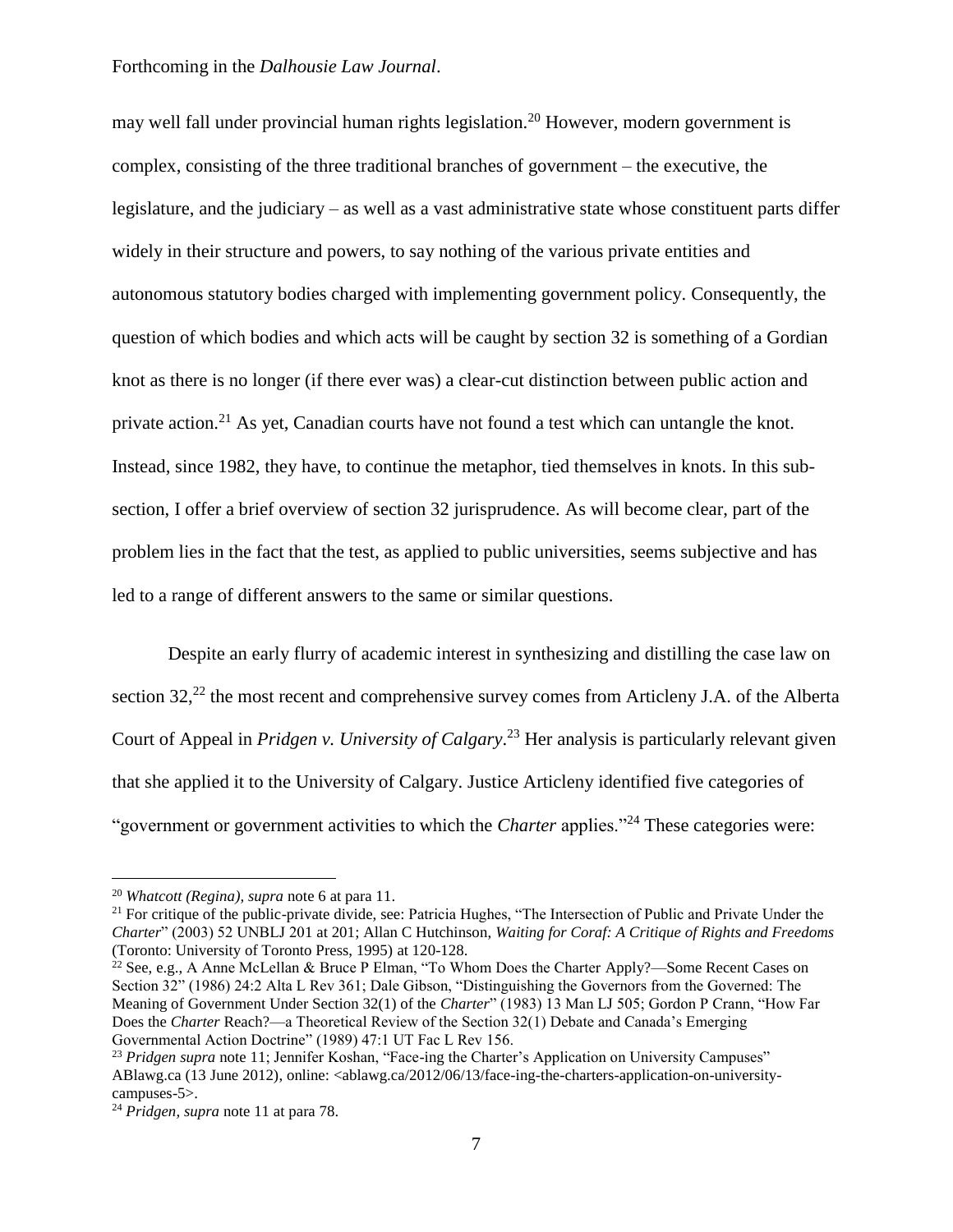legislative enactments including regulations and by-laws;<sup>25</sup> bodies that are government actors by nature, such as provincial governments but also municipalities;  $2<sup>6</sup>$  bodies that are government by virtue of the degree of legislative control over them, also known as the "government control test," such as community colleges and transit authorities; $^{27}$  bodies which exercise statutory authority and act in a "governmental capacity" particularly when such bodies have a statutorilygranted coercive power which is greater than that exercised by a private individual;<sup>28</sup> and "nongovernmental bodies implementing government objectives" such as hospitals.<sup>29</sup> The last two categories are designed to prevent the government from "contracting out" of their constitutional obligations by delegating authority to non-governmental entities. These five categories are neither closed nor mutually exclusive.<sup>30</sup>

As useful as Articleny J.A.'s summary is, her application to the University of Calgary has two drawbacks: first, the other two decisions in *Pridgen* did not fully discuss the *Charter* issue and secondly, *McKinney* remains the last word from the Supreme Court of Canada about the *Charter*'s application to universities*. McKinney* was one of a quartet of cases about whether a hospital, a community college, and two public universities were caught by section 32.<sup>31</sup> These decisions were famously complex and show how confused and contradictory the Court's approach to section 32 was in the early years. A majority of the Court said that the test for determining if the *Charter* applied was the structural connection of these institutions to the

<sup>25</sup> *Ibid* at para 79.

<sup>26</sup> *Ibid* at paras 80-81.

<sup>27</sup> *Ibid* at paras 82-84; *Douglas/Kwantlen Faculty Association v Douglas College*, [1990] 3 SCR 570, 77 DLR (4th) 94 [*Douglas/Kwantlen* cited to SCR]; *Greater Vancouver Transportation Authority v Canadian Federation of Students – British Columbia Component*, 2009 SCC 31, [2009] 2 SCR 295 [*GVTA*].

<sup>28</sup> *Pridgen, supra* note 11 at paras 85-93, quote from para 86 citing *Godbout v Longueuil (City)*, [1997] 3 SCR 844 at para 49, 152 DLR (4th) 577.

<sup>29</sup> *Pridgen, supra* note 11 at paras 94-98.

<sup>30</sup> *Ibid* at para 99.

<sup>31</sup> *McKinney, supra* note 10; *Harrison v University of British Columbia*, [1990] 3 SCR 451, 77 DLR (4th) 55; *Douglas/Kwantlen, supra* note 27; *Stoffman v Vancouver General Hospital*, [1990] 3 SCR 483, 76 DLR (4th) 700.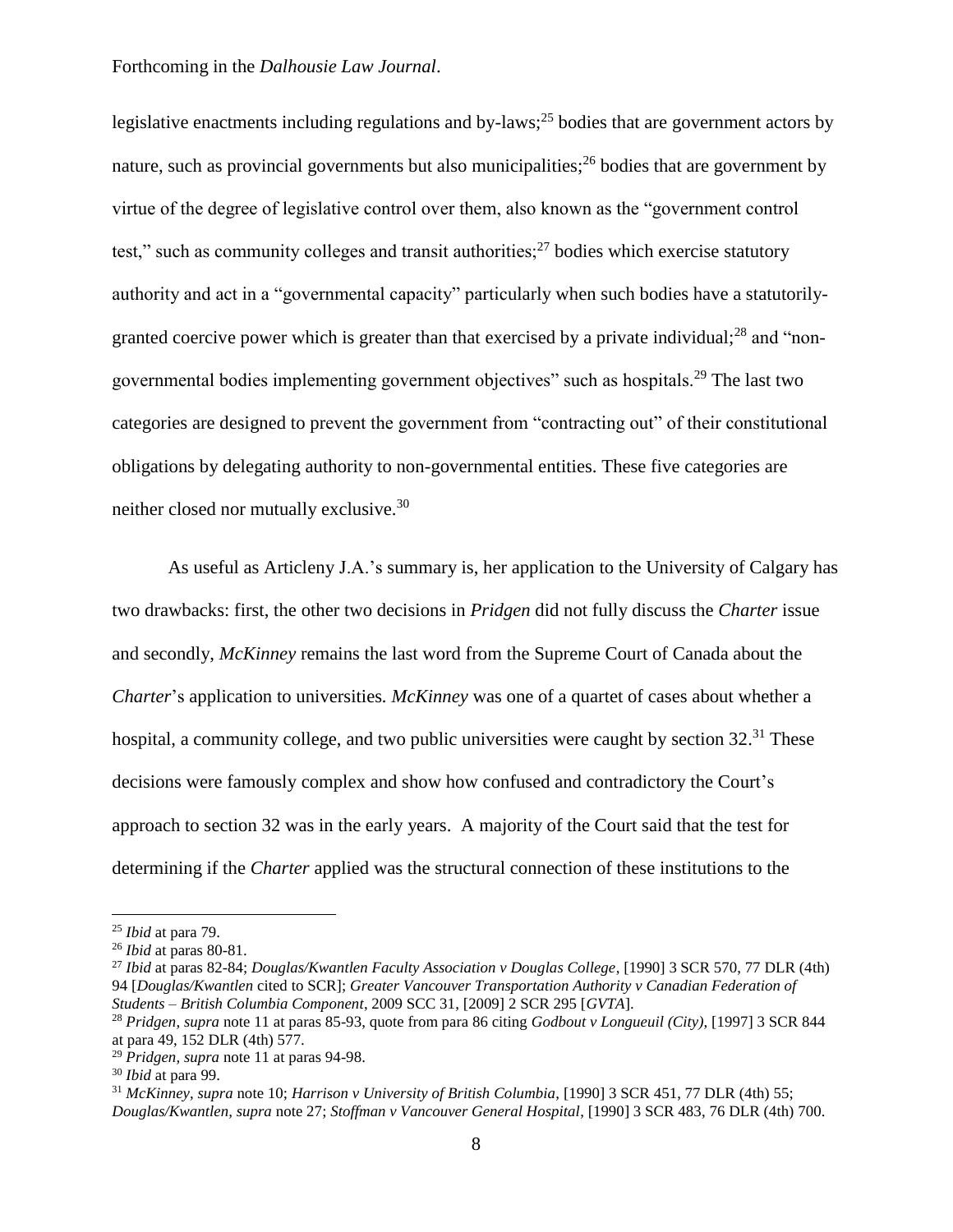government; a test which centred on the degree of direct control of the government over the body. As such, community colleges were caught by section 32 but hospitals and universities were not, due the autonomy of their decision-making processes.

In dissent, Wilson J. suggested that the better questions might be whether the government had "general control," whether the body performed a government function, and whether it "acts pursuant to statutory authority specifically granted to it to enable it to further an objective that government seeks to promote in the broader public interest?"<sup>32</sup> Confusingly, Cory and L'Heureux-Dubé JJ. agreed with Wilson J.'s test, though L'Heureux-Dubé J. found that it did not result in the *Charter* applying to universities. Here, L'Heureux-Dubé J. agreed with La Forest J.'s reasoning. In short, there was ample disagreement over which test to use and what resulted from the proposed tests.

Seven years after *McKinney*, a unanimous Court clarified the test in *Eldridge v. British Columbia (AG).*<sup>33</sup> *Eldridge* made it clear that hospitals, when they provide medically necessary services, namely those specified in the *Hospital Insurance Act*, <sup>34</sup> are delivering "a specific government program."<sup>35</sup> However, La Forest J. was careful to point out that his conclusion in *Eldridge* was in keeping with his decision in *Stoffman*. *Stoffman,* like *McKinney,* dealt with retirement policies and as such policies are purely a matter of internal regulation they did not invoke the *Charter*. The *Charter* only applies to non-governmental entities when they are engaging in the delivery of a governmental policy or program.

<sup>32</sup> *McKinney, supra* note 10 at 370.

<sup>33</sup> *Eldridge v British Columbia (AG)*, [1997] 3 SCR 624, 151 DLR (4th) 577 [*Eldridge*].

<sup>34</sup> *Hospital Insurance Act,* RSBC, 1996, c 204.

<sup>35</sup> *Eldridge, supra* note 33 at paras 42-52.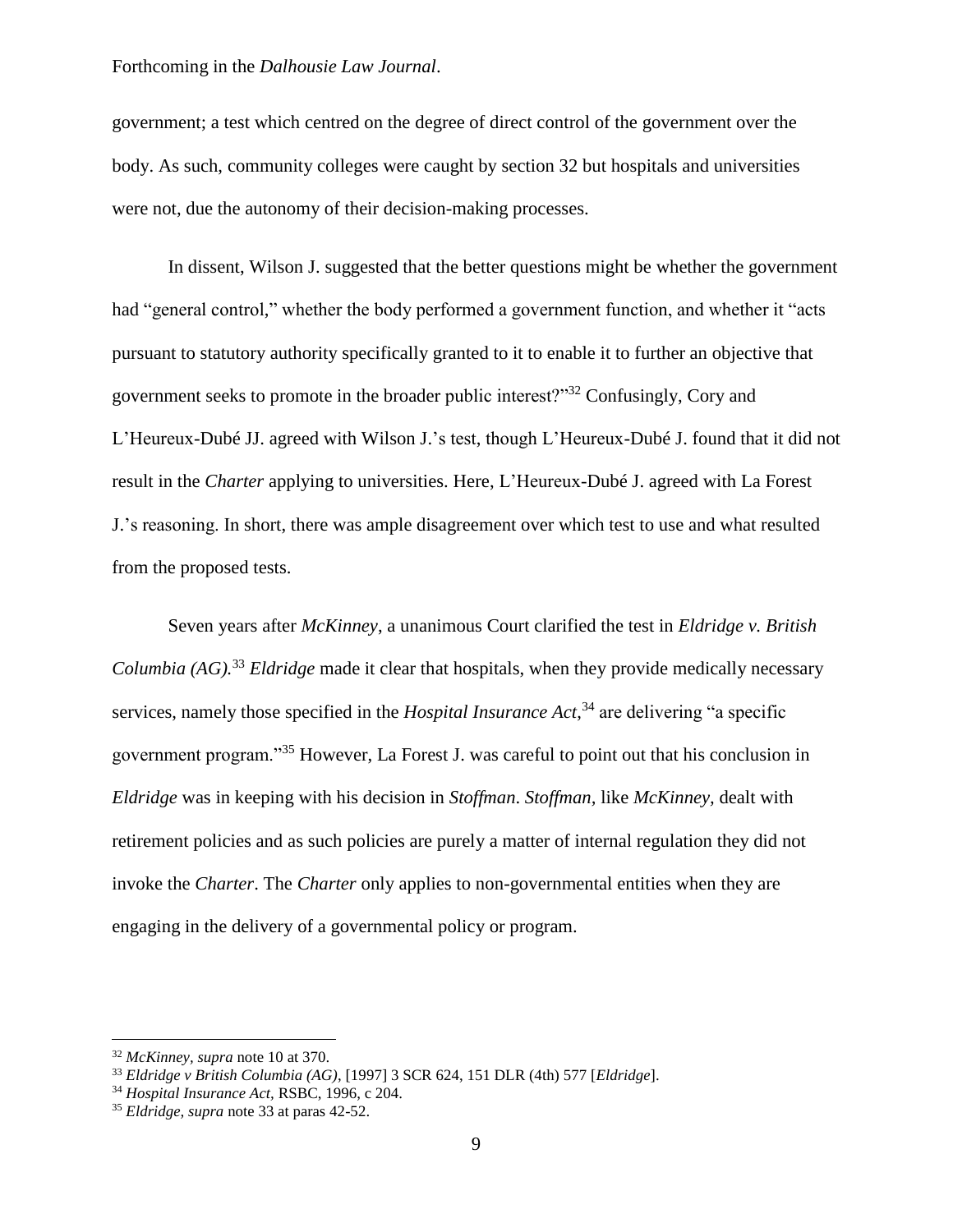In light of the jurisprudence since *McKinney*, Articleny J.A. found that there were two routes to the *Charter*'s applicability to the University of Calgary. The first was the *Eldridge* test which, given that post-secondary education is a "specific objective of the Alberta legislature," meant that the *Charter* applied to questions about student discipline.<sup>36</sup> The second was the statutory compulsion framework because the disciplinary sanctions of a university went beyond that of a private organization.<sup>37</sup> Notably, in Alberta, the punishments for students are set out in the *Post-Secondary Learning Act*, <sup>38</sup> which means that a student's relationship with the university is not one of contract and is akin to that of "professional regulatory bodies."<sup>39</sup> Nonetheless, as will become clear in part II, La Forest J.'s comment in *McKinney* that "the basis of the exercise of supervisory jurisdiction by the courts is not that the universities are government, but that they are public decision makers"<sup>40</sup> continues to be persuasive to courts outside of Alberta and Saskatchewan. Such a holding means that universities are subject to administrative law but not the *Charter*.

#### 2. *University property: public, private or both?*

In terms of attempts to access property for the purposes of free expression, the section 32 inquiry is only the first step in the argument. Even assuming that a court will find the *Charter* to apply to a particular body and its challenged act, such a finding does not mean that an individual will automatically gain the right to use that body's property for free expression. Most free expression jurisprudence that also invokes the question of access to property involves municipal streets and

<sup>36</sup> *Pridgen, supra* note 11 at paras 101-104.

<sup>37</sup> *Ibid* at para 105.

<sup>38</sup> *Post-Secondary Learning Act*, SA 2003, c P-19.5, s 31

<sup>39</sup> *Pridgen, supra* note 11 at paras 105-107.

<sup>40</sup> *McKinney, supra* note 10 at 268.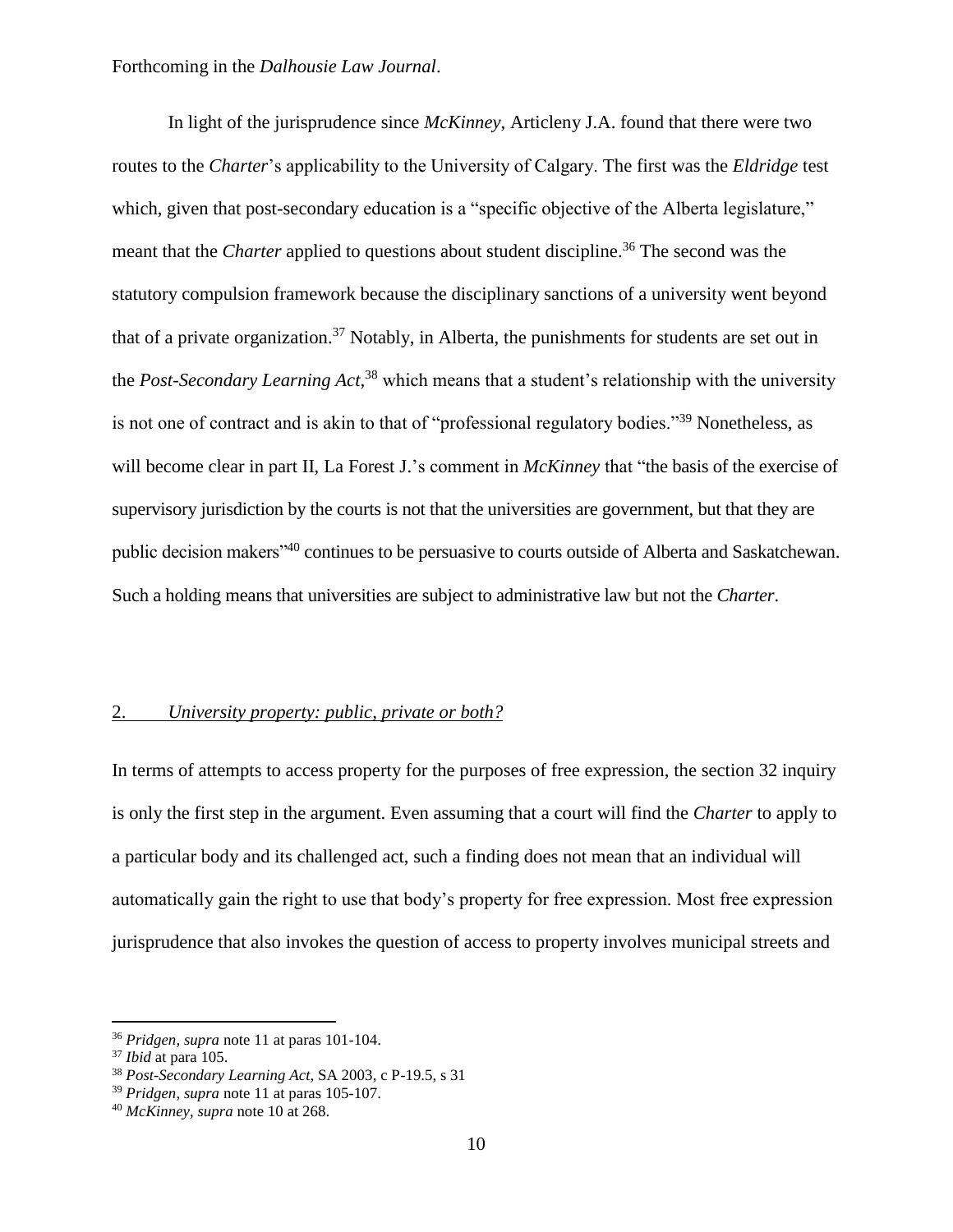$\overline{a}$ 

parks. Before examining the jurisprudence, it is helpful to unsettle the meaning of public property and to highlight that the same public-private divide which bedevils section 32 also matters for how property is understood.

There are some forms of property which are obviously private: a person's house, for example, or the offices of a corporation. Yet the common law has long recognized that some forms of otherwise private property are rendered public by virtue of the services they provide. Innkeepers offer the classic and ancient example: inns must take all comers provided that the inn in question has room. Such a requirement was often sweetened by the granting of a liquor license to innkeepers. Similarly, some forms of public property are managed as though they are private property. For example, the public ownership of natural resources in Canada is managed by the government as though these resources were private property.<sup>41</sup>

In terms of the modern urban sphere, malls, subways, enclosed urban pathways, and airports are examples of property that have both public and private aspects. Sorting out which is which—and what that might mean for rights of access—is then further complicated by the absence of much theorizing about public property, or any property which is not owned by a private individual.<sup>42</sup> Nevertheless, there are two main ways to categorize property as public or private: the owner or how that property is used. Canada follows both approaches with the inquiry into ownership coming first and use coming second.

<sup>&</sup>lt;sup>41</sup> Even though such property is owned by the Crown, the common law has long recognized that Crown ownership is not necessarily determinative of public rights to that property. See, e.g., *Reference re British Columbia Fisheries*, [1913] UKPC 63 at 16, 5 WWR 878 (suggesting the Crown had the same rights as a private owner with respect to inland fisheries).

 $42$  Though this trend is starting to reverse see e.g. Anna di Robilant, "Common Ownership and Equality of Autonomy" (2012) 58:2 McGill LJ 263; Sarah E Hamill, "Private Rights to Public Property: The Evolution of Common Property in Canada" (2012) 58:2 McGill LJ 365; Michael Robertson, "Common Property *Redux*" (2016) 49:2 UBC L Rev 563.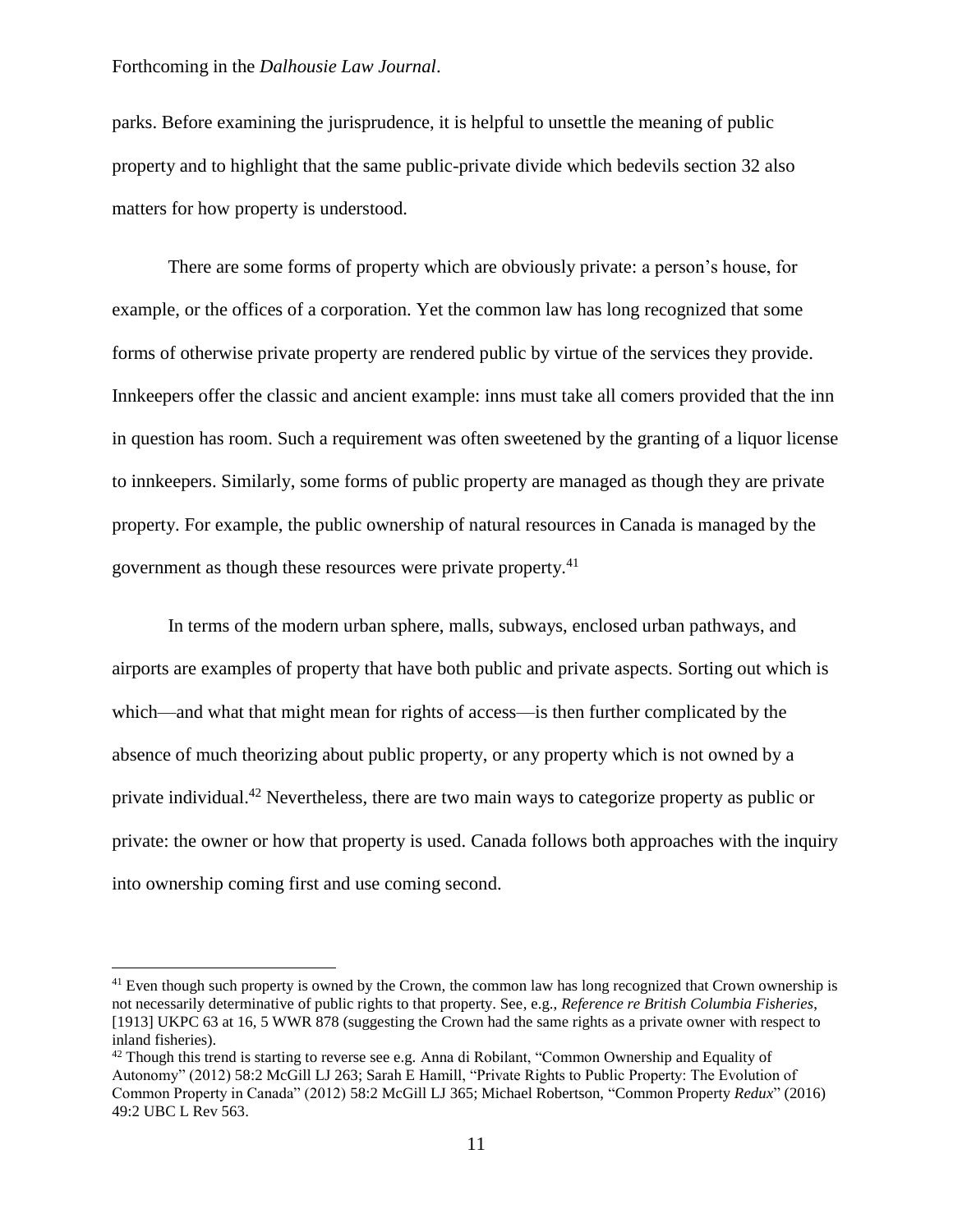If the property in question is privately owned, such as a mall, then even though there is an invitation for the public to enter the owner can revoke it at any time. While courts in the United States briefly flirted with the public forum doctrine which allowed free expression on properties like malls, they retreated from that position in the 1970s.<sup>43</sup> Courts in Canada were never quite so bold and have only allowed for a deviation from the private owner's right to exclude if it is mandated by legislation. Historically, labour legislation offered one exception to the whims of the owner, $^{44}$  and today human rights protections could offer another. $^{45}$  Similar antidiscrimination provisions exist to protect would-be tenants renting dwelling spaces. The landlord-tenant relationship may be one of private law but it is one in which the balance of power has been altered by statute. We would not think that anti-discrimination provisions in landlord and tenant law turn rental properties into public property; they merely ensure that they are equally accessible to all people able to pay the rent asked.

Although the regulation of private property necessarily affects how that property may be used, the question of use in a definitional sense only arises if the property is owned by government. Then the question becomes whether the property in question is open to the public or whether it is closed to the public and thus private. Examples of private government property are ministerial offices and army bases; such places are not ordinarily open to the public. Streets and parks are more obviously open to the public but even that is no guarantee that an individual may exercise *Charter* rights there. Put simply, the nature of the expressive activity must fit with the historical function of the property.<sup>46</sup> Under the historical-use test, it would be doubtful if an

<sup>43</sup> See Zick, *supra* note 16.

<sup>44</sup> This exemption was discussed in *Harrison v Carswell*, [1976] 2 SRC 200 at 219, [1975] 6 WWR 673.

<sup>45</sup> See *Whatcott (Regina), supra* note 16 at para 11.

<sup>46</sup> *Montreal (City), supra* note 11 at para 74.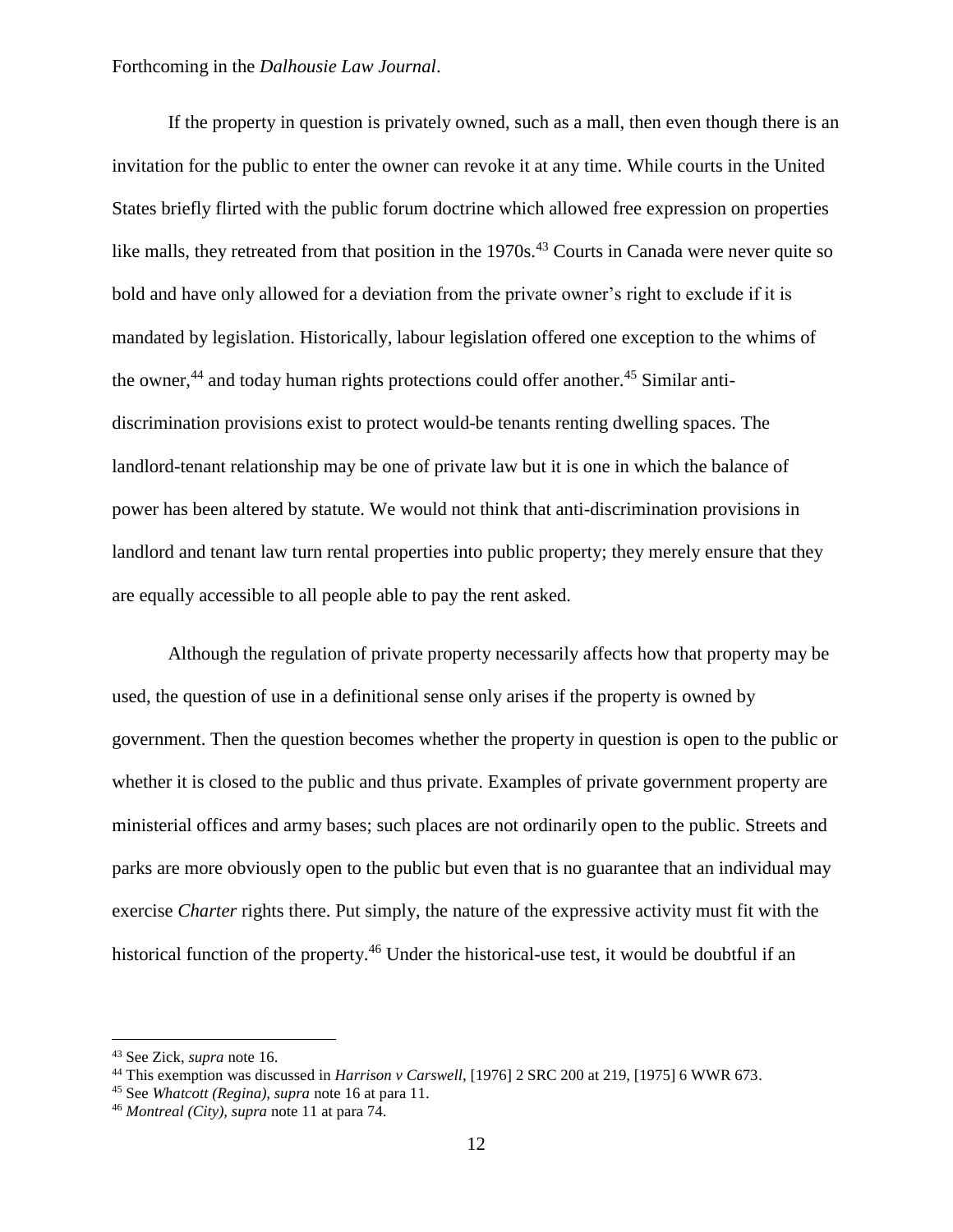$\overline{a}$ 

individual would win the right to hold a protest march on a major highway, as the historical function of such highways is hardly well-suited to expressive activity.

The result of the owner-then-use inquiry into the nature of property is that the jurisprudence is deferential towards private property. Courts may well have recognized that their strictness here could work a disadvantage towards certain kinds of people when malls offer the only form of "public" space readily available to them,<sup>47</sup> a situation which becomes all the more pressing during cold winter days. Of course, no Canadian court would consider the provision of shelter to be a government activity sufficient to invoke the *Charter*. To an extent, a person's homelessness cannot force the government to act, but homeless people are allowed to build their own nighttime shelter in parks and governments cannot prevent them from so doing without providing alternative shelter.<sup>48</sup> Consequently, even if people do use malls and underground tunnels to shelter themselves from the weather they may only do so on sufferance from the owner. The same rule applies for expressive activity in malls and other forms of publicly accessible yet privately owned property: without the owner's permission there is no right and even with the owner's permission there is only a privilege. All of which leaves a relatively limited physical space for free expression.<sup>49</sup>

Assuming that the *Charter* will apply to public universities, the question then becomes whether university property is public or private? In 1994 the Ontario Court of Appeal had

<sup>47</sup> *R v Asante-Mensah*, 2003 SCC 38 at para 24, [2003] 2 SCR 3. Such rules do work a disadvantage; see Parkdale Community Legal Services, "Submissions to the Task Force on the Law Concerning Trespass to Publicly Used Property as it Affects Youth and Minorities" (1997) 35:3&4 Osgoode Hall LJ 819. This is also a problem elsewhere see e.g. *Appleby & others v United Kingdom*, No 44306/98, [2003] ECHR 222, 37 EHRR 38. <sup>48</sup> *Abbotsford (City) v Shantz,* 2015 BCSC 1909, 392 DLR (4th) 106; *Victoria (City) v Adams*, 2009 BCCA 563, 313 DLR (4th) 29.

<sup>49</sup> See also: Sarah E Hamill, "Location Matters: How Nuisance Governs Access to Property for Free Expression" (2014) 47:1 UBC L Rev 129 [Hamill, "Location Matters"].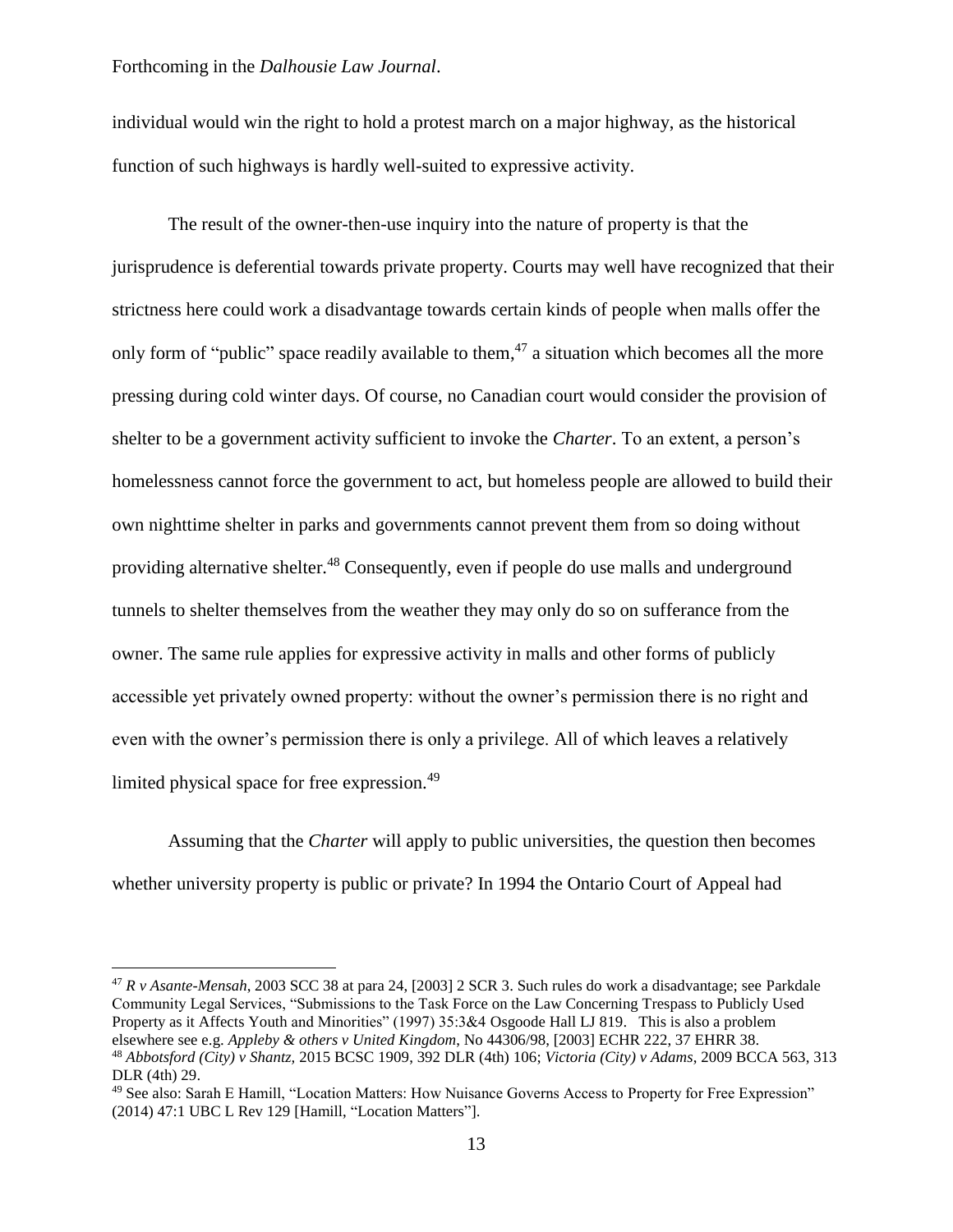occasion to comment about the nature of Queen's University campus. The case arose out of a lawful strike by CUPE Local 229 and centred on the question of whether the employees could picket in certain buildings on campus.<sup>50</sup> Under Ontario's labour legislation at that time, employees were allowed to picket on premises "to which the public normally has access and from which a person occupying the premises would have a right to remove individuals."<sup>51</sup> Such a rule was designed to allow picketing in malls but would it apply to universities? The campus was described as "comprised of privately owned buildings and property as well as municipally owned public streets and sidewalks."<sup>52</sup> As to whether the public normally had access, the parties agreed that university residences ought to be excluded with no picketing allowed there,<sup>53</sup> but they disagreed about a particular academic building and another building which contained various shops and services.<sup>54</sup> The union tried to argue that these buildings should be considered those to which the public ordinarily had access but this argument was unsuccessful. Technically the issue on appeal was whether the lower court had jurisdiction to grant an injunction against the picketers. Nonetheless the Court of Appeal agreed with the lower court's determination on the question of property. None of the buildings at issue was open to the public in the way envisioned by the legislation.<sup>55</sup> Only those with some affiliation to Queen's, be it student, staff, faculty, alumni, or guest thereof, had "the right to remain and use the facilities" while others were "routinely" removed by security personnel.<sup>56</sup>

<sup>50</sup> *Queen's University at Kingston v CUPE Local 229*, 120 DLR (4th) 717, 76 OAC 356 at paras 5-6 [*Queen's University*].

<sup>51</sup> *Ibid* at para 10.

<sup>52</sup> *Ibid* at para 6.

<sup>53</sup> *Ibid*.

<sup>54</sup> *Ibid* at paras 8-9.

<sup>55</sup> *Queen's University v CUPE Local 229*, 120 DLR (4th) 717, 1994 CarswellOnt 536 at para 19.

<sup>&</sup>lt;sup>56</sup> *Ibid*. Here, it would seem as though the court erred in its use of "right" and the better term would be "privilege."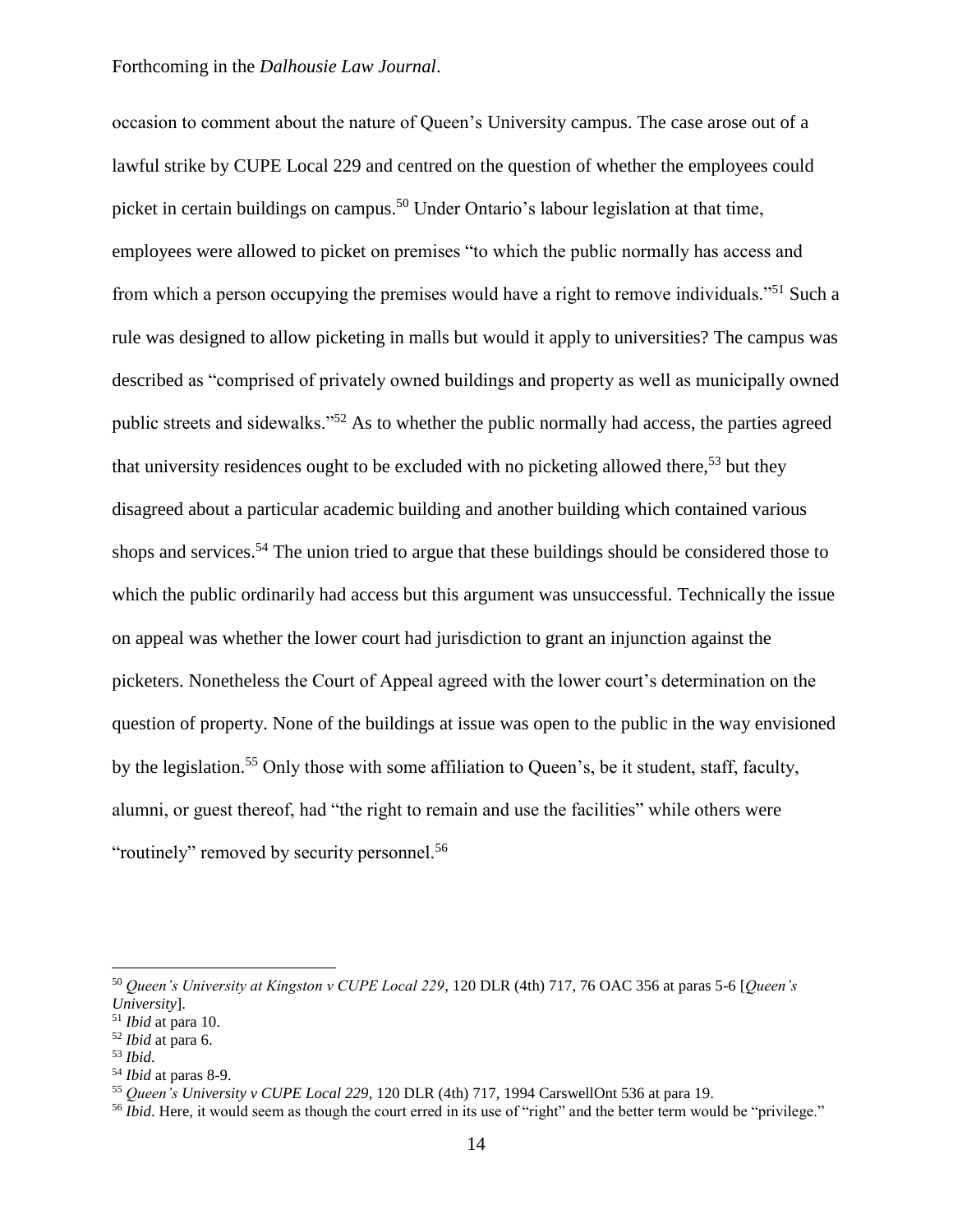It is questionable how far *Queen's University* would apply to other universities. It is not uncommon for universities to open up their sports facilities and libraries to members of the public, even if they charge a small fee for access. Similarly, members of the public might not be able to readily distinguish between what is municipally-owned and what is university-owned. They might cut across the open spaces on campus, for example. Other university campuses also have large public transit centres on campus, which raises questions about the public's right to access campuses.<sup>57</sup> Even if campus security does regularly remove non-affiliated people, it should go without saying that some kinds of people are more likely to be targeted as being nonaffiliated than others.<sup>58</sup> If it really were the case that only affiliated people are allowed in certain areas, universities could install card readers such as those which are common in some British university buildings and which are seen at the University of Toronto's Robarts Library.<sup>59</sup>

*Barbour v. University of British Columbia* also examined a university's property rights.<sup>60</sup> *Barbour* was a challenge to the University of British Columbia's (UBC) enforcement provisions of its parking regulations on the grounds that they were *ultra vires* the university's delegated legislation. UBC agreed that these provisions were *ultra vires* but argued that it could rely on its common law rights as a property owner.<sup>61</sup> There was no question as to whether UBC could regulate parking on campus only whether it could collect fines and tow offending vehicles. The British Columbia Supreme Court held that while UBC may have had the same rights as a private

<sup>57</sup> Such campuses include York University's Keele Campus in Toronto, ON, UBC's main campus in Vancouver, BC, the University of Victoria, the University of Alberta's North Campus in Edmonton, AB, and the University of Calgary's main campus.

<sup>58</sup> See, e.g., Parkdale Community Legal Services, *supra* note 47 at 820, 825-26.

<sup>59</sup> Individuals can only access Robarts' stacks if they have a pass; see: [<onesearch.library.utoronto.ca/robarts-stack](https://onesearch.library.utoronto.ca/robarts-stack-access)[access>](https://onesearch.library.utoronto.ca/robarts-stack-access) .

<sup>60</sup> *Barbour v University of British Columbia*, 2009 BCSC 425, 310 DLR (4th) 130 [*Barbour*].

<sup>61</sup> *Ibid* at para 8.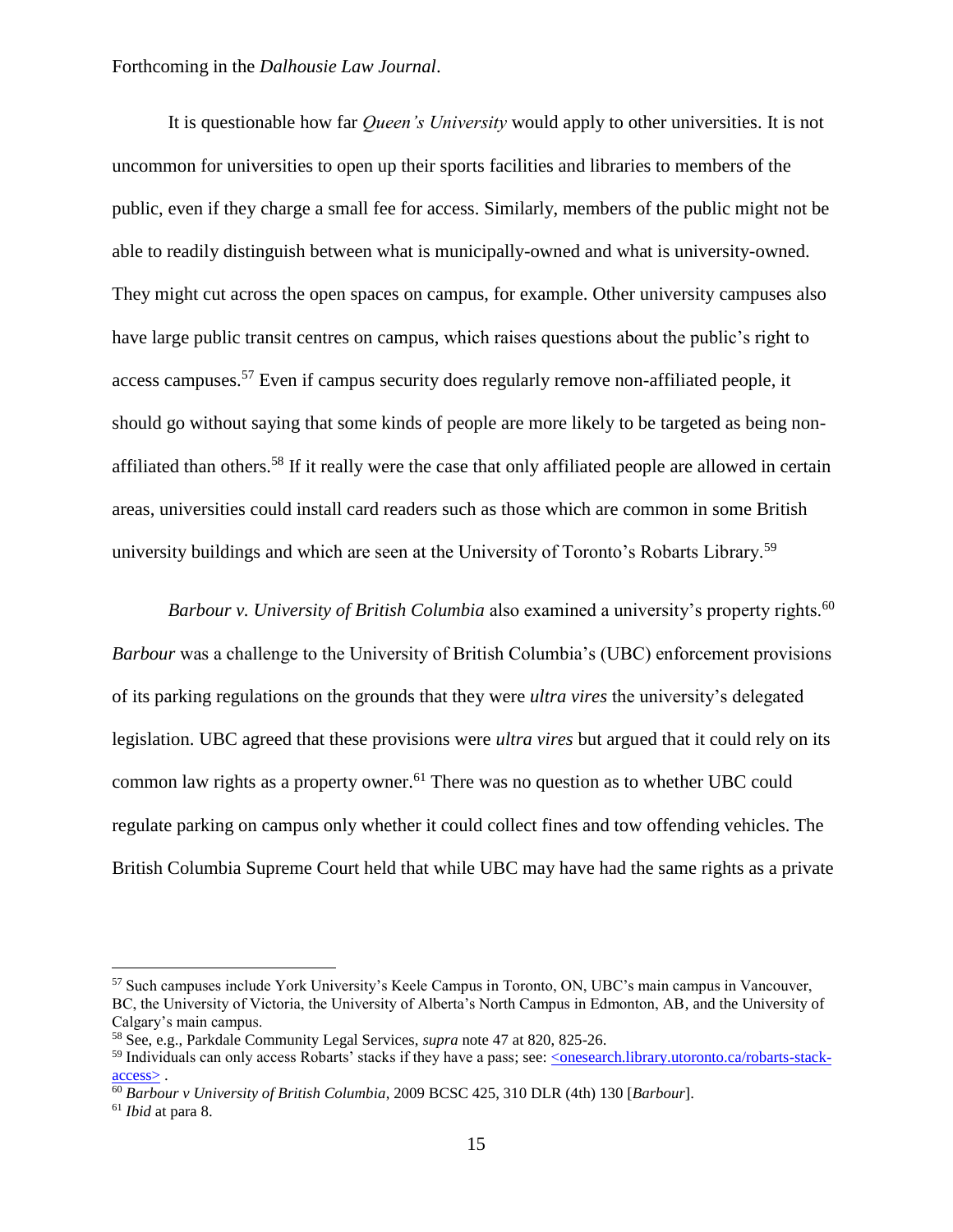owner,<sup>62</sup> these rights did not include the power to tow vehicles or to collect fines.<sup>63</sup> Following *Barbour*, the legislature of BC amended the *University Act* to give UBC the power to enforce its parking regulations and made this power retroactive.<sup>64</sup> In other words, UBC has a statutory power greater than that given to private individuals with respect to regulating parking on its property. Notably, the court held that the "doctrine of *ultra vires* continues to apply to corporations created by special act for *public* purposes."<sup>65</sup>

A close reading of the case law on universities, either in terms of government action or what rights they have with respect to their property, suggests the picture is more complicated than it first appears. Public universities are creatures of statute and these statutes tend to grant universities special powers and privileges both as universities and in terms of their property. University legislation, for example, often exempts the campus from municipal property taxes. In addition, the campuses of many public universities are often made up of an inter-locking system of public and university property, without which the university could not function. The vast majority of York University's students, staff, and faculty, for example, live beyond easy walking distance of campus and must drive or take transit to reach it. The same could be said for UBC, the University of Victoria, and the University of Manitoba, to name but a few. Public roads and public transit are an integral part of the York University campus and yet posted around campus are signs describing it as "private property." Such signs are also posted on certain concrete planters on St George Street as it passes through the University of Toronto's downtown campus.

<sup>62</sup> *Ibid* at para 49.

<sup>63</sup> *Ibid* at paras 54-57.

<sup>64</sup> *Barbour v University of British Columbia*, 2010 BCCA 63 at para 2, 282 BCAC 270 [*Barbour CA*].

<sup>65</sup> *Barbour, supra* note 60 at para 41 [emphasis added].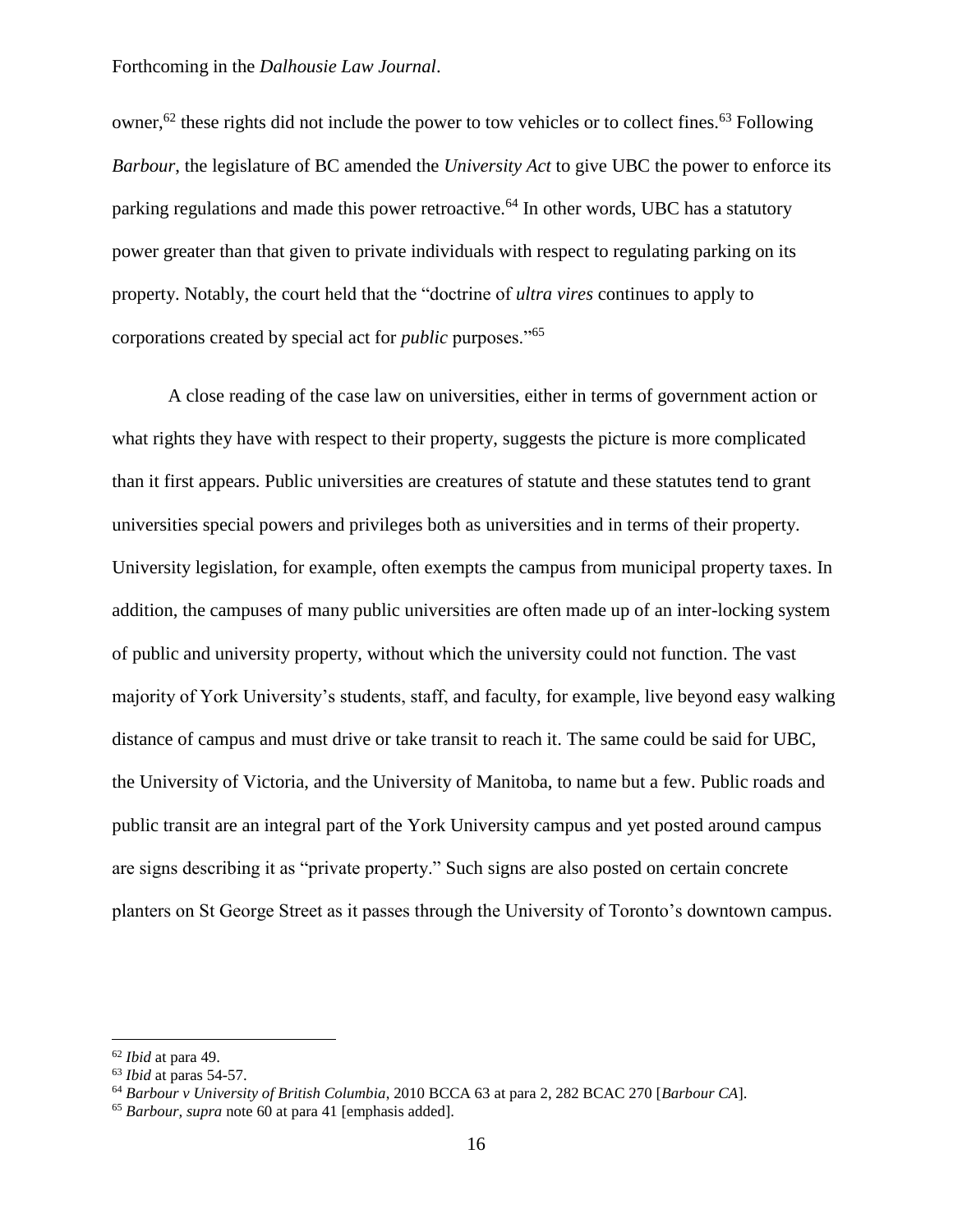Thus even if section 32 does apply to public universities, that may not be enough to make their property public enough for section 2(b).

#### 3. *Free expression and its limits*

There can be no doubt of free expression's importance to democracy. However, free expression encompasses more than just political speech; the freedom applies to just about every kind of speech or communication. In a theoretical sense, expressive activity is central to the development of "individual agency and identity"<sup>66</sup> and, as such, it is crucial for the ways in which we understand ourselves and relate to one another. That being said, free expression in Canada is not absolute and it is limited by prohibitions on hate speech as well as certain limits with respect to the location and form of the expression.<sup>67</sup> As the courts are fond of saying, the *content* of speech is protected but the *form* is not. The form-content divide is yet another example of the publicprivate distinction, given that questions of form are about how the content, which would otherwise be private, is publicized.

With respect to limits on form and location, Canadian courts have not adopted an identical version of the American time, manner, and place doctrine but there are echoes of it in Canadian jurisprudence. In the US, time, manner, and place restrictions are only constitutional if they are content-neutral, serve a significant governmental interest or objective, and leave open an alternative method of communication.<sup>68</sup> The problem with such limits is that there is nearly

<sup>66</sup> Richard Moon, *The Constitutional Protection of Freedom of Expression* (Toronto: University of Toronto Press, 2000) at 4 [Moon, *Constitutional Protection*].

<sup>67</sup> Such limits are usually justified under section 1 of the *Charter*.

<sup>68</sup> See Zick, *supra* note 16 at 183.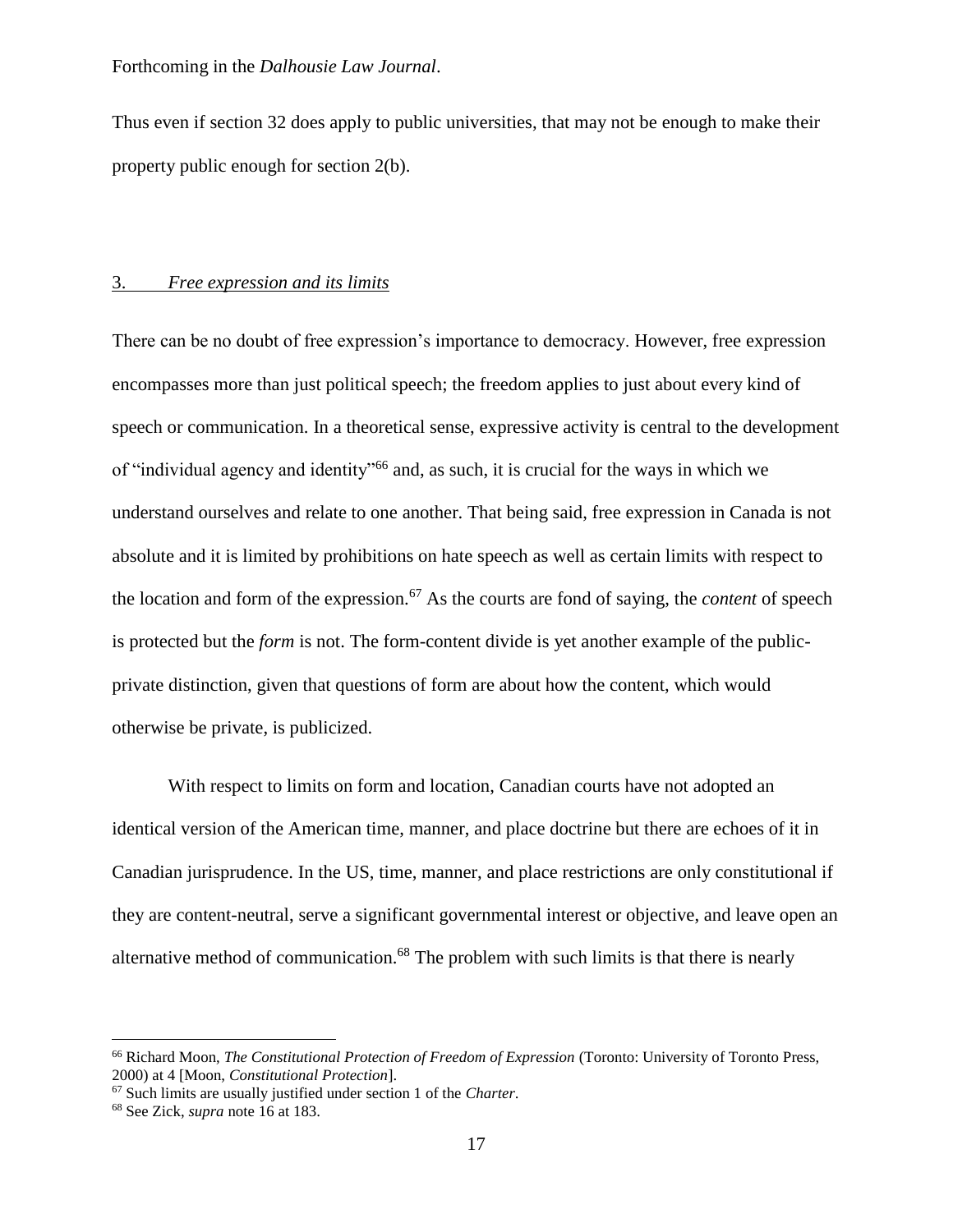always an alternative method of communication. Canadian courts rarely examine alternative methods of communication in the justification of *restrictions* on expression; there is some case law which references, briefly and in passing, the alternate methods that *could* have been used by a person challenging the infringement of their right.<sup>69</sup> As laudable as it might be for Canadian courts to have avoided the time, manner, and place doctrine, in that it does not second guess a person's choice of forum, the result is much the same as in the US but with less discussion of the values of free expression.

The Canadian jurisprudence on free expression has long been criticized for failing to grasp the social nature of the right.<sup>70</sup> The Supreme Court may have recognized that the values which underlie free expression are "individual self-fulfillment and human flourishing"<sup>71</sup> but such statements are rooted in a deeply individualistic understanding of the freedom entailed by section 2 (b). Like most *Charter* rights, section 2(b) is designed to protect against government interference with a right which already exists, rather than guaranteeing access to "effective communication."<sup>72</sup> The right is not facilitative; it is preventative. Hand in hand with this preventative reading of section 2(b), is a judicial reluctance to open up physical space for free expression.<sup>73</sup> The ideal type of expression is that which does not impinge on public space or impose costs on the public purse.

In a sense the section 2(b) jurisprudence has failed to grasp that it is but a single prong of section 2. Section 2's other freedoms – of conscience and religion, peaceful assembly, and

<sup>69</sup> *R v Guignard*, 2002 SCC 14 at para 25, [2002] 1 SCR 472[*Guignard*]

 $70$  Richard Moon, "Justified Limits on Free Expression: The Collapse of the General Approach to Limits on Charter Rights" (2002) 40:3 Osgoode Hall LJ 337 at 340.

<sup>71</sup> *Montreal (City), supra* note 15 at para 84.

<sup>72</sup> Richard Moon, "Freedom of Expression and Property Rights" (1988) 52 Sask L Rev 243 at 243.

<sup>73</sup> I have explored this issue elsewhere: Hamill, "Location Matters" , *supra* note 49.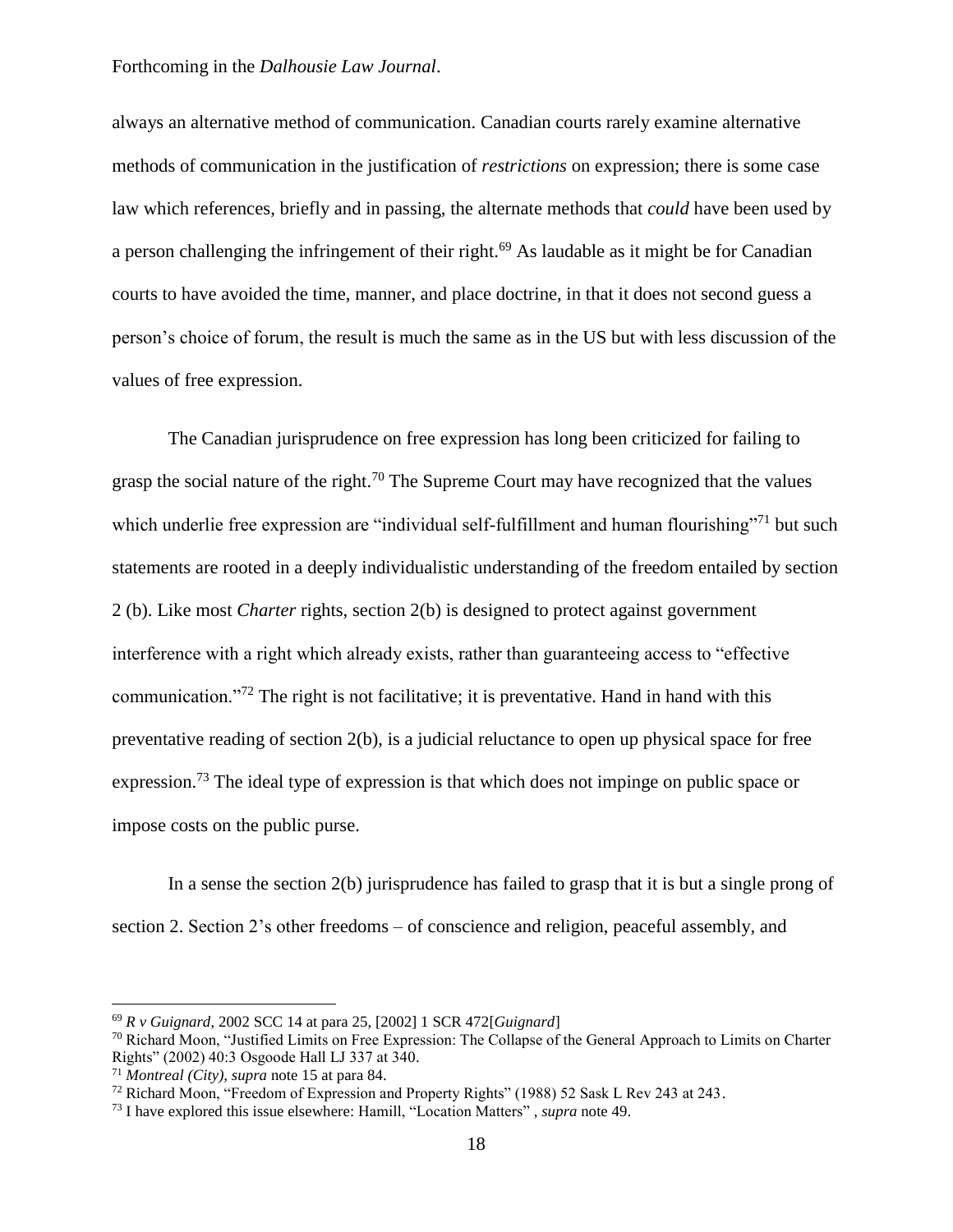association – highlight the social aspects of the rights referenced. The narrow construction of section 2(b) and, arguably, section  $2(a)$ ,<sup>74</sup> means that these rights are viewed in an individualistic manner. If section 2 is looked at as a whole, the rights guaranteed under section 2(a) and (b) could be linked with the other, more obviously social rights protected by section  $2^{75}$  Section  $2(c)$ also implicitly invokes the need for space as a "peaceful assembly" typically means (but would not be limited to) a group of people meeting in a particular location. Frustratingly, there is very little substantial jurisprudence about section 2(c) as most cases where it could be invoked also involve 2(b) and (d) rights. What a more holistic reading of section 2 would result in is a more nuanced approach to free expression, one which is perhaps more restrictive of harmful speech, more aware of the value of free expression, and more alert to the importance of space to expressive rights.<sup>76</sup>

The current definition of hate speech by the Supreme Court is that which "a reasonable person, aware of the context and circumstances, would view the expression as likely to expose a person or persons to detestation and vilification on the basis of a prohibited ground of discrimination."<sup>77</sup> Sarah Sorial points out that such a definition focuses on the *how* of the expression rather than the content. She notes that such distinctions can miss forms of speech which are polite and civil yet harmful.<sup>78</sup> In particular she focuses on the idea of "manufactured authority" which is hate speech disguised as part of a historical debate, such as Holocaust

<sup>74</sup> Benjamin L Berger, "Law's Religion: Rendering Culture" (2007) 45:2 Osgoode Hall LJ 277 at 283.

 $75$  I do not have space to fully explore the implications of such a reading here.

 $76$  This is similar to the conclusion Moon reaches in his critique of the individualistic approach to free expression, Moon, *Constitutional Protection*, *supra* note 66 at 30.

<sup>77</sup> *Saskatchewan (Human Rights Commission) v Whatcott,* 2013 SCC 11 at para 59, [2013] 1 SCR 467 [*Whatcott HRC*].

<sup>78</sup> Sarah Sorial, "Free Speech, Hate Speech, and the Problem of (Manufactured) Authority" (2014) 29:1 CJLS 59 at 60-66.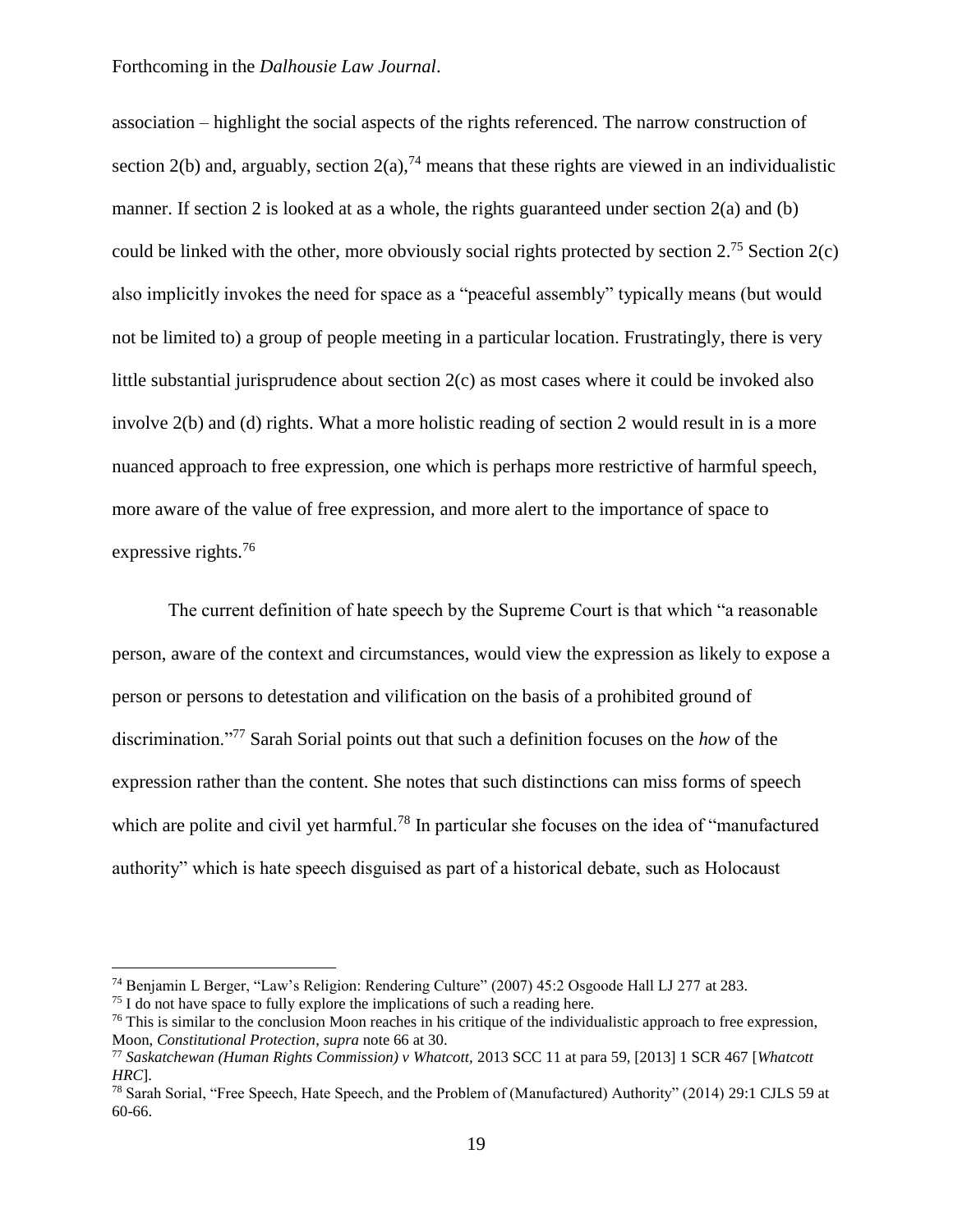denial.<sup>79</sup> Holocaust denial is, of course, a slippery example of hate speech in that it is rooted in anti-Semitism but does not always make any overt references to its underlying motivations. Sorial also identifies the ways in which hate speech can be cloaked in authority either by using the spaces of intellectual debate, such as universities, or by adopting their tropes such as institutes and journals.<sup>80</sup>

The point of Sorial, Moon, and others is that expression, because of its social nature, can be harmful and that the courts' hands-off approach to content restrictions misses this particular harm. There is a sense in which Sorial's argument challenges the traditional view that the truth will out through democratic discourse,  $81$  yet at the same time an equally cogent argument in favour of Sorial's point is that not everyone has the same resources to advance their views.<sup>82</sup> If truth-seeking is truly a value of free expression then that right might need to impose more positive obligations than it currently does. As it is, section 2(b) appears cut-off from other section 2 rights and is conceptualized by the courts as an individual right which does not impose any positive obligations on government, only that they refrain from infringing it without justification. Section 2(b) is then further hindered by the courts' reluctance to allow it to grant strong rights of access to public places.<sup>83</sup>

It is telling that Sorial's reference to "manufactured authority" invokes universities. Such a linkage calls two things to mind: first, the links between academic freedom and free

<sup>79</sup> *Ibid* at 66.

<sup>80</sup> *Ibid* at 72-73.

<sup>81</sup> For an overview of this idea see, Moon, *Constitutional Protection, supra* note 66 at 9-14. Relatedly, there is also the argument that merely advancing alternative viewpoints does not go far enough in challenging the dominant paradigm; e.g., Richard Delgado & Jean Stefancic, "Images of the Outsider in American Law and Culture: Can Free Expression Remedy Systemic Social Ills" (1992) 77 Cornell L Rev 1258.

<sup>82</sup> See, e.g., Joel Bakan, *Just Words: Constitutional Rights and Social Wrongs*, (Toronto: University of Toronto Press, 1997) at 70-76.

<sup>83</sup> On this point, see: Hamill, "Location Matters," *supra* note 49..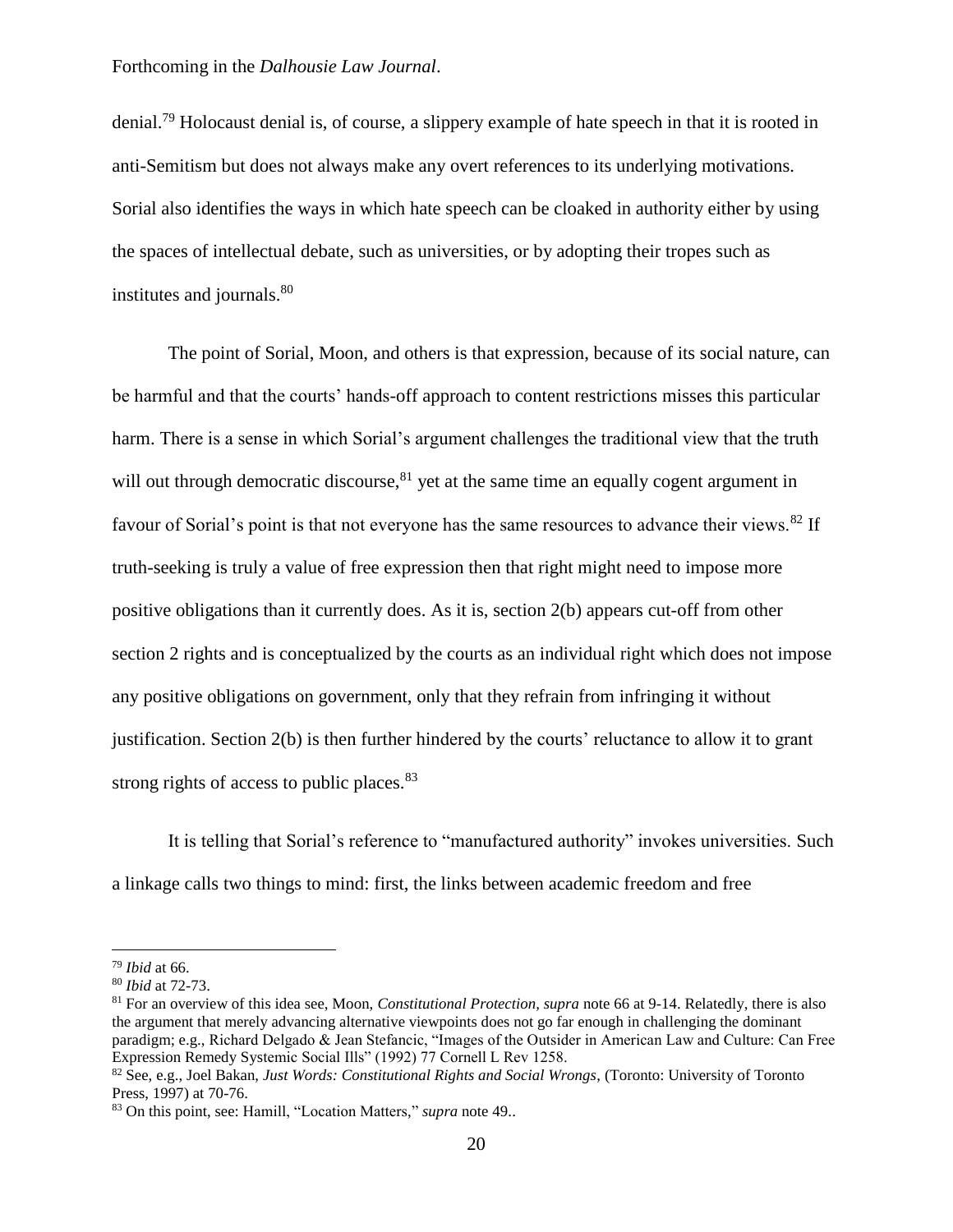expression, and, second, the sense in which universities are a privileged space. In recent years the question of academic freedom has appeared with some regularity in the popular media and typically involves a discussion of overly restrictive speech codes, the concept of safe spaces and trigger warnings. Bakan, writing in the late 1990s, pointed out that some restrictions on free expression can actually enhance the values that underlie free expression by silencing the silencers. He gives the example of restrictions on homophobic speech as allowing LGBTTQQIA+ people to express themselves "without fear of reprisal."<sup>84</sup> He also gives the example of political correctness codes as opening up spaces for expression. He notes that "[i]n universities, a predominantly white, middle-class, and male professoriate has established over the years what methods and subjects of inquiry are valid" as well as what counts as appropriate behavior.<sup>85</sup> Bakan's point is that if we do value a diversity of views, and the arguments in favour of free expression suggest we do, then we need to create an environment where people can share such views without fear.

In terms of academic freedom, however, Bakan points out that universities tend to be self-selecting, meaning that unpopular or minority views can be repressed or weeded out.<sup>86</sup> In addition, for at least some academic disciplines, a small number of schools produce the majority of professors and this too can have a chilling effect on the diversity of views expressed. Here Harvard Law School's record at producing law professors for the rest of the United States in the early part of the twentieth century offers a classic example.<sup>87</sup> The point being that even if

<sup>84</sup> Bakan, *supra* note 82 at 72-73

<sup>85</sup> *Ibid* at 73-74.

<sup>86</sup> *Ibid* at 74. See also: Cameron, *supra* note 14 at 288-289.

<sup>87</sup> William C Chase, *The American Law School and the Rise of Administrative Government* (Madison: University of Wisconsin Press, 1982) at 41-46, 58-59.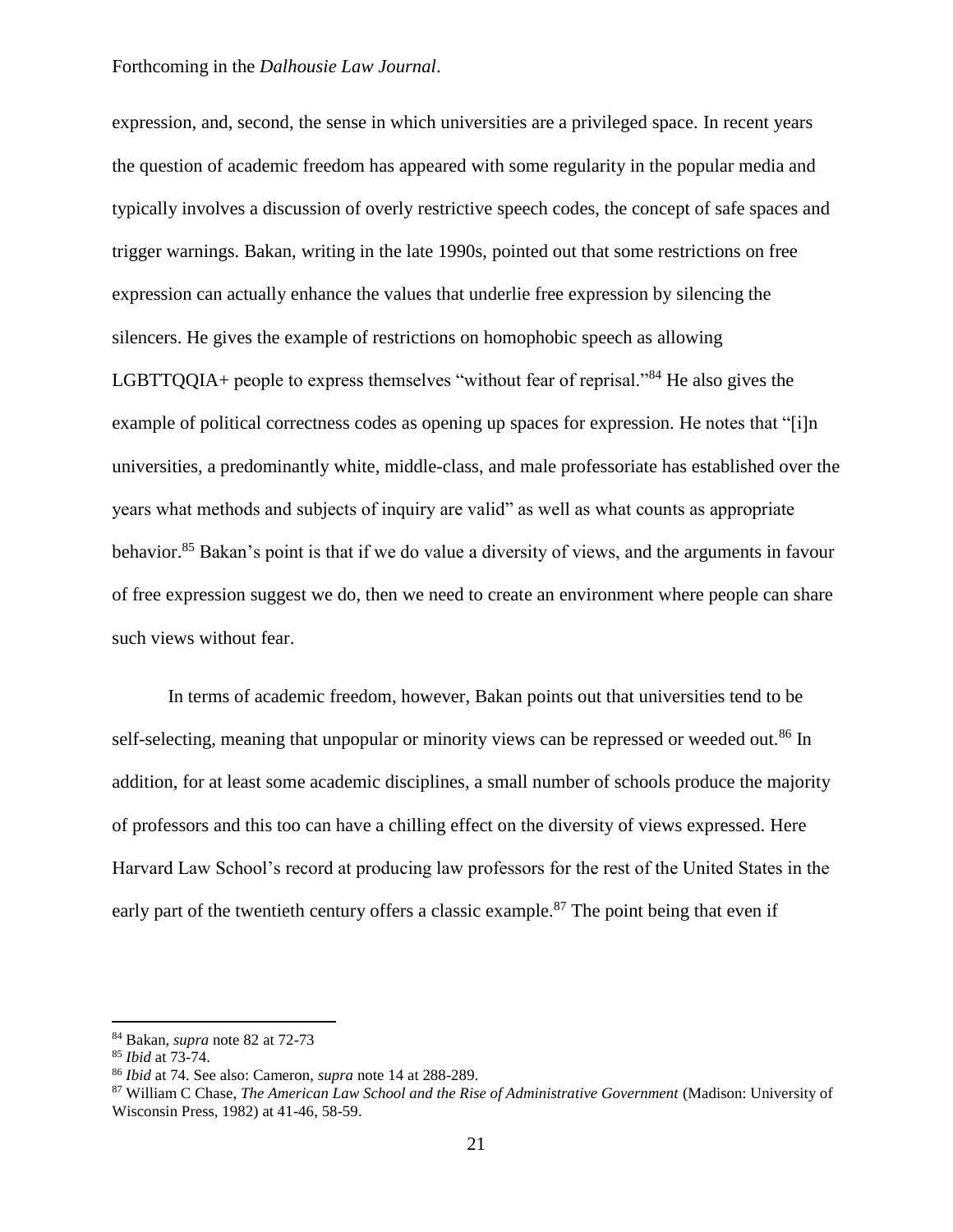faculties have an ethnically and culturally diverse professoriate, they may well have one which is intellectually inbred.

Perhaps ironically, the policies about civility in universities make little mention of academic freedom.<sup>88</sup> Certainly the same criticisms of these policies which Bakan described in the late 1990s continue to exist today, the main difference being that such efforts at political correctness or civility seem more widespread at the moment than they were twenty years ago. More worryingly, there has been a rise in what the English novelist Howard Jacobson called the "battleground of stated positions" and the failure to recognize that "thought can be tentative and argument exploratory."<sup>89</sup> On university campuses the result has been a push for doctrinal orthodoxy with respect to certain issues,  $90$  and a kneejerk tendency to link offence with harm.  $91$ Jamie Cameron suggests that the better way to enforce civility might be one which is collaborative rather than coercive.<sup>92</sup> Such a suggestion seems rooted in the idea that free expression facilitates discussion which in turn leads to truth.<sup>93</sup> Yet it too could fall into the trap of forcing those who are offended, who are likely to be members of a minority, to do the work of explaining instead of putting the onus on the majority to understand minority viewpoints and take them into consideration.

Another way of phrasing the situation might be that academic freedom is not just the freedom to say controversial or offensive things but the freedom to explore a diversity of

<sup>88</sup> Cameron, *supra* note 14 at 289-96.

<sup>89</sup> Howard Jacobson, "It is hard being a columnist for eighteen years – here's how I got through it" *The Independent* (25 March 2015), online: <www.independent.co.uk/voices/it-is-hard-being-a-columnist-for-eighteen-years-hereshow-i-got-through-it-a6952481.html>.

<sup>90</sup> See, e.g., the policy of the University of Victoria's Students' Society with respect to abortion, *BCCL, supra* note 1 at para 29.

<sup>91</sup> On the difficult relationship between offence and harm, see: Cameron, *supra* note 14 at 289, 303.

<sup>92</sup> *Ibid* at 302-304.

<sup>93</sup> Moon, *Constitutional Protection, supra* note 66 at 9-14.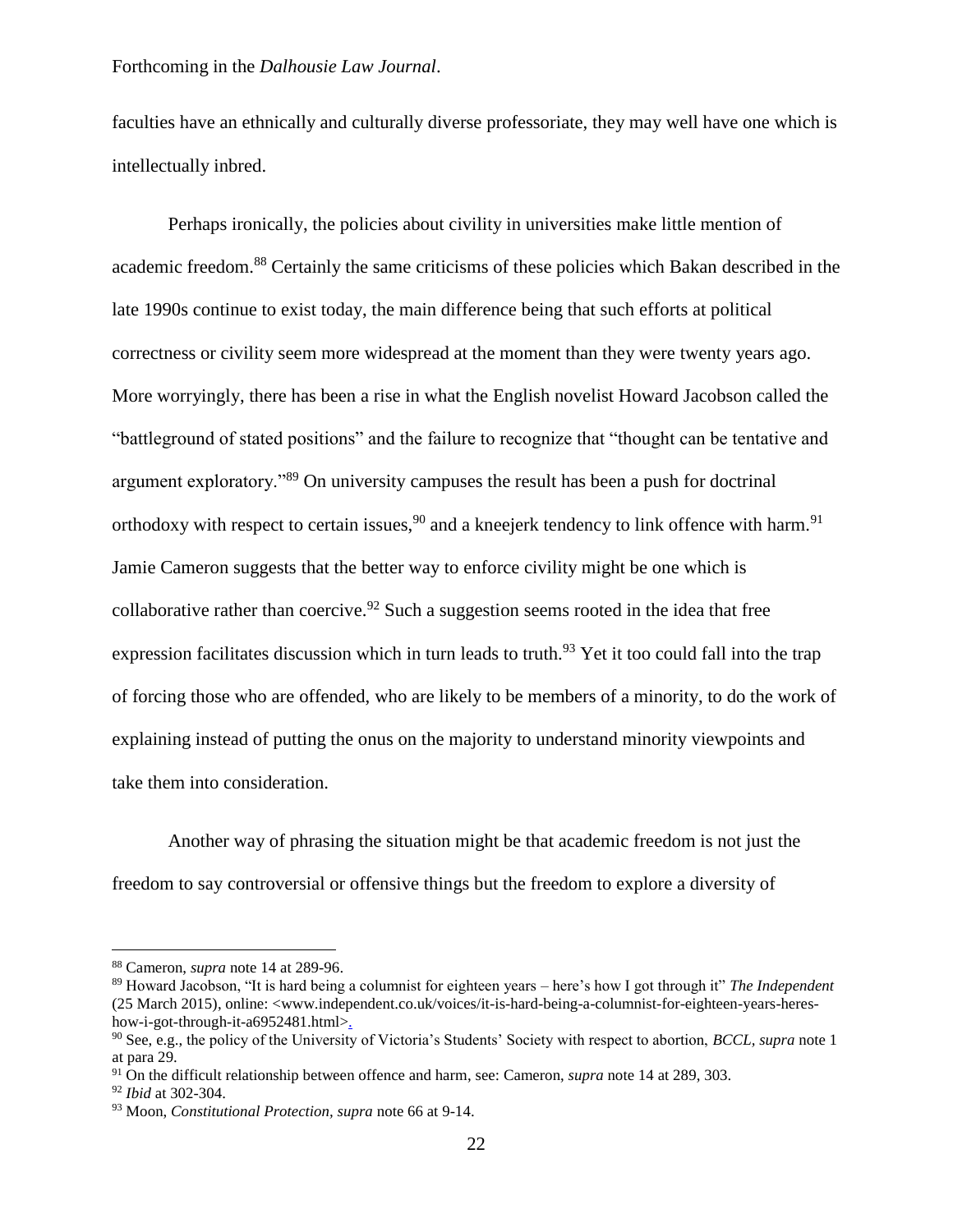viewpoints before coming to a conclusion. Ironically, both the self-selecting nature of universities and their push for civility can undermine such a diversity of opinion. That is not to say that all opinions are equally valid, or indeed truthful, but, rather that if we do take seriously the idea that free expression is about truth-seeking in a social context we need to be exposed to views that differ from our own.

#### **II.** *Government action and university property*

The recent cases dealing with the question of free expression and access to university property are often not clear-cut examples of universities shutting down free speech. In fact, some involve affiliated student groups refusing to grant access to their space(s) on campus. Nor are these cases straightforward examples of rights' infringement; they are perhaps more accurately described as examples of conflicting rights. For example, the University of Victoria Students' Society refused to allow anti-abortion protests or signs in its building on the grounds that they violated the society's commitment to gender equality and a woman's right to choose.<sup>94</sup> Similar objections exist with respect to attempts to protest homosexuality on university campuses. In other words, there are equality and anti-discrimination issues in play as well.<sup>95</sup> It is not the case that *any* homophobic statements will fall under hate speech and thus that public bodies will be entitled to prevent or limit their expression; nor is it the case that anti-abortion protests are inherently a threat to gender equality. At the same time, it is also not the case that such anti-homosexuality and anti-abortion protesters will automatically have the right to express themselves wherever

<sup>94</sup> *BCCL, supra* note 1 at para 29.

<sup>&</sup>lt;sup>95</sup> For an in-depth discussion of what to do when academic freedom and freedom from discrimination collide, see: Anver Saloojee, "Balancing Academic Freedom and Freedom from Discrimination in Contested Spaces" in Turk, *supra* note 14 at 205.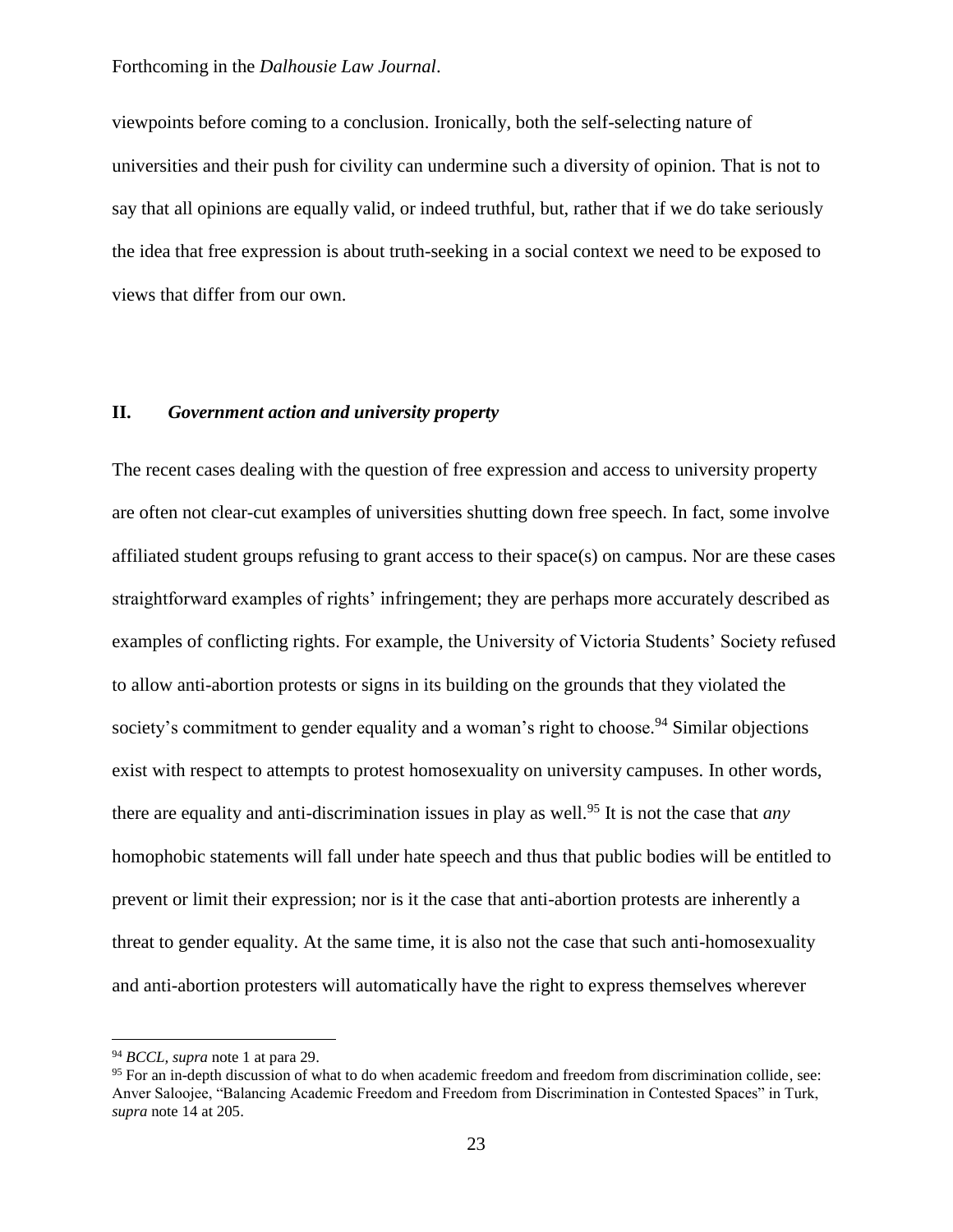they choose. I should make it clear that my point is not to defend the opinions espoused in such protests. I, like many others, find their views offensive; in fact, their views are probably squarely in the minority on most university campuses, if not in society more broadly. The fact that such views are in the minority should not be taken as evidence that the battle for abortion rights, gender equality, and equal treatment regardless of sexuality have been won. Much work remains to be done in these areas. My concern is whether or not the *Charter* ought to apply to public universities as they make decisions about who can access their property for the purposes of free expression.

The recent spate of cases from British Columbia, Alberta, and Ontario is but the latest salvo in a lengthy battle over access to university property. Some ten years earlier, two cases from Saskatchewan and British Columbia dealt with similar issues. The first involved William Whatcott's distribution of anti-abortion pamphlets on the campus of the University of Regina.<sup>96</sup> Whatcott was charged and convicted of "the unlawful distribution of literature on University property" in violation of the University of Regina's bylaws about traffic and parking.<sup>97</sup> Although the Saskatchewan Court of Queen's Bench found the bylaws to be *ultra vires* the university on the grounds that littering had nothing to do with parking, Ball J. also held that the *Charter* would apply in this context because by enacting parking bylaws the university was acting in the same way as a municipality.<sup>98</sup> As such, the University of Regina's regulation of its parking and traffic on campus was in effect a government function caught by section 32. Not surprisingly the bylaw

<sup>96</sup> *Whatcott (Regina), supra* note 6.

<sup>97</sup> *Ibid* at paras 1-5.

<sup>98</sup> *Ibid* at paras 41-43.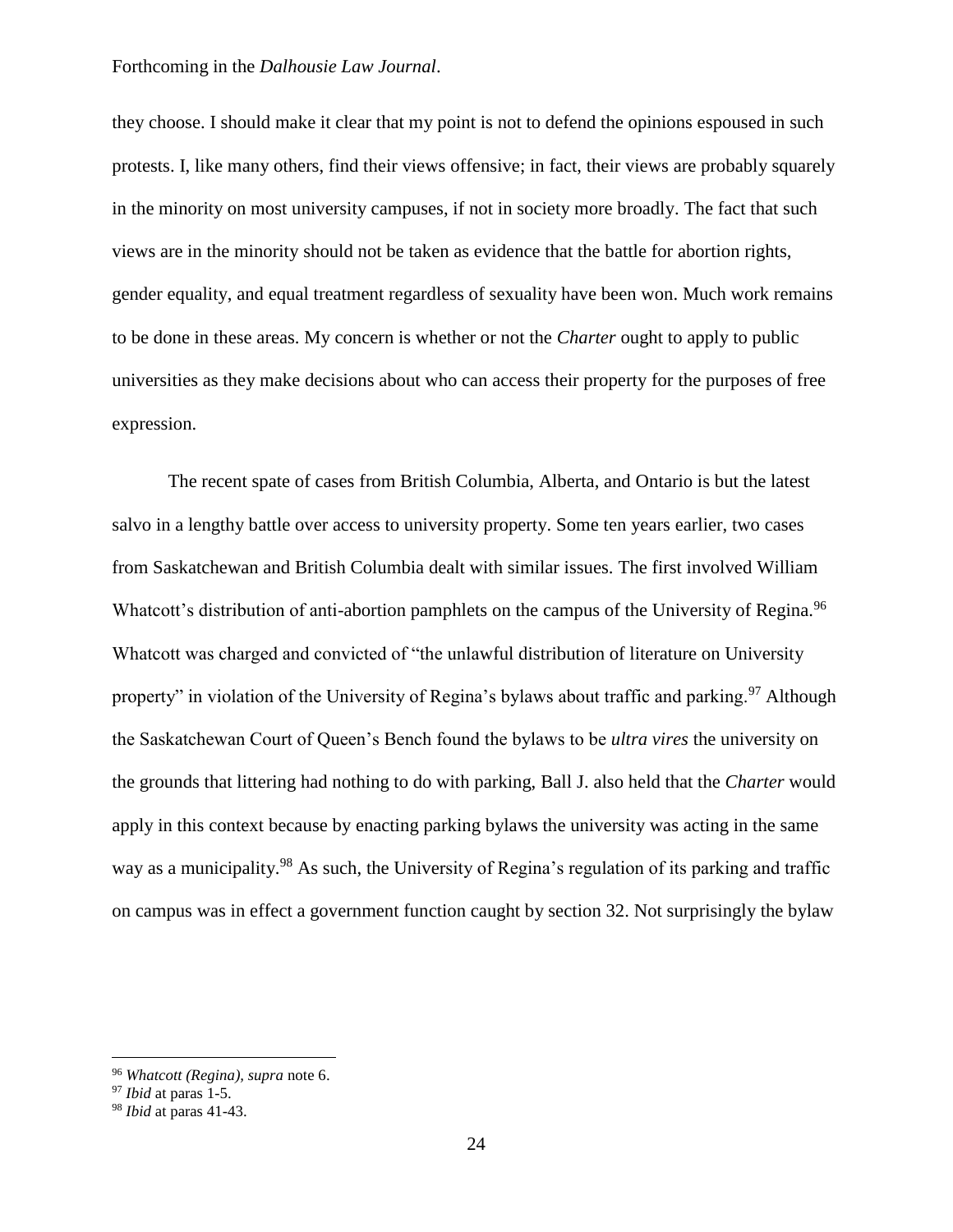was found to violate section 2(b) of the *Charter* and was not saved under section 1 because a total ban is not minimal impairment.<sup>99</sup>

In contrast to *Whatcott (Regina)*, the plaintiffs in *Gray v Alma Mater Society of the University of British Columbia* conceded that the *Charter* did not apply.<sup>100</sup> *Gray* emerged out of an attempt to hold a graphic anti-abortion display on campus, similar to the display that would cause controversy in the more recent cases. Although the main display fell through, related images were posted on campus and were then destroyed by other students. Attempts to display the images were opposed by the Alma Mater Society (AMS) and the plaintiffs alleged that AMS had acted in breach of contract and its fiduciary duties by not allowing them to display their images.<sup>101</sup> Absent the *Charter,* arguments about contractual rights and fiduciary duties were the only ones open to the plaintiffs. Unsurprisingly, the plaintiffs failed in their attempt to turn academic freedom into an enforceable, implied term of the contract between a university and its students, $102$  and in their attempt to argue that they were owed fiduciary duties.<sup>103</sup> Justice Cohen observed that

the democratic rights which the plaintiffs seek to have enforced as contractual terms are more appropriately dealt with in the context of constitutional law. I think it is a correct statement by the defence that the law of contract was never intended, nor is its use appropriate, to balance and determine the broad social rights sought to be enforced as contractual terms by the plaintiffs.<sup>104</sup>

<sup>99</sup> *Ibid* at paras 46-48.

<sup>100</sup> *Gray, supra* note 7 at para 2.

<sup>101</sup> *Ibid* at paras 5-6.

<sup>102</sup> *Ibid* at para 89.

<sup>103</sup> *Ibid* at para 129.

<sup>104</sup> *Ibid* at para 115.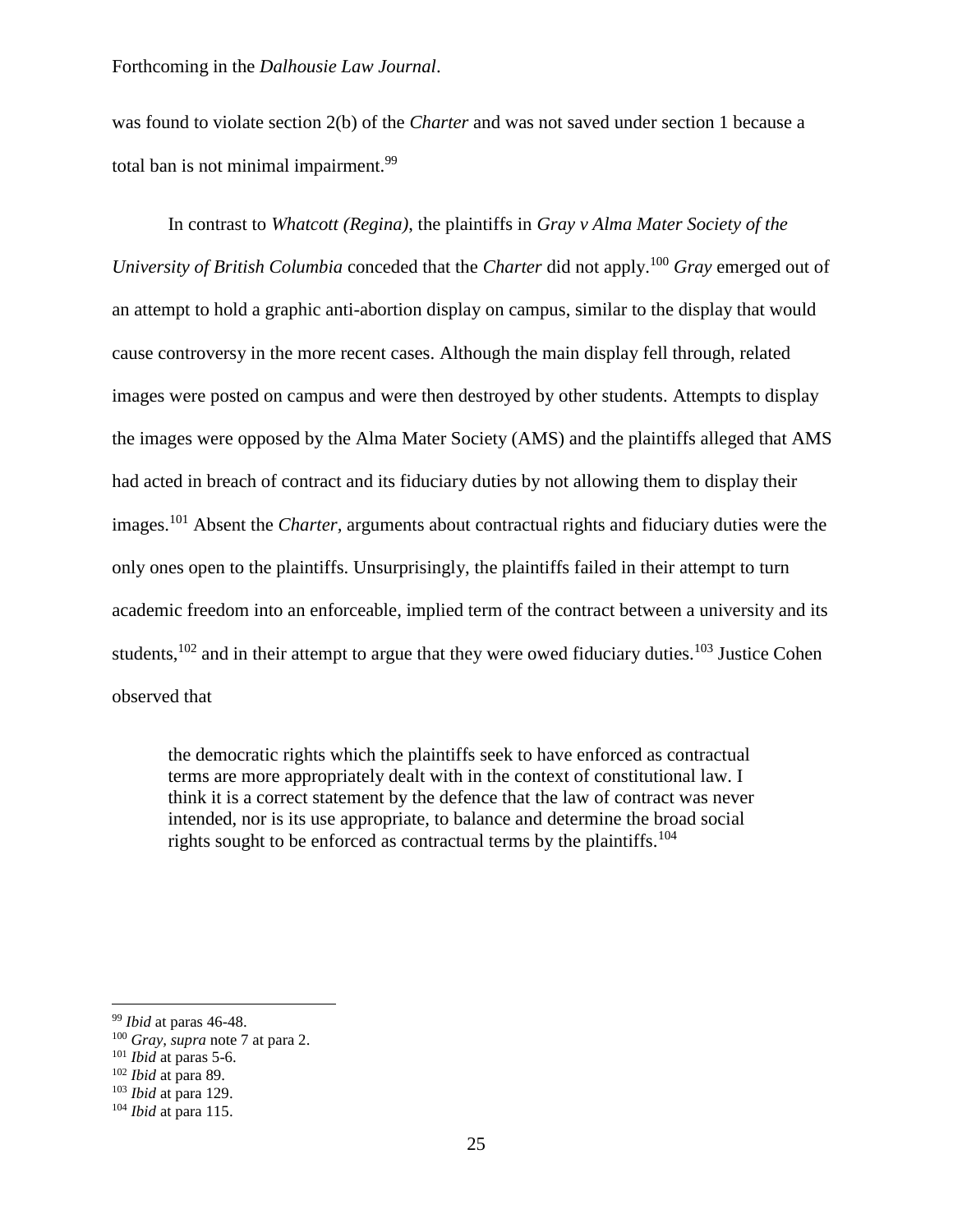Of course, the concession by the plaintiffs with respect to *Charter* applicability meant that the constitutional argument was not heard.

The question of *Charter* applicability has, however, been examined in more depth in four recent cases dealing with anti-abortion protests similar to those seen in *Gray* and *Whatcott (Regina)*. In *Whatcott (Calgary)* the Alberta Court of Queen's Bench found the *Charter* to apply to the actions of the University of Calgary as they sought to ban William Whatcott from its campus for distributing leaflets which were against homosexuality and abortion.<sup>105</sup> In *Whatcott (Calgary)*, the university attempted to use trespass legislation to prohibit Whatcott from its campus. The reason the university's actions were caught by the *Charter* was that they amounted to a "denial of a learning opportunity." As learning opportunities are an objective listed in Alberta's *Post-Secondary Learning Act* there was a "direct connection between the institution's governmental mandate and the impugned activity."<sup>106</sup>

*Wilson*, a case which has a similar fact pattern to *Gray* but was about the University of Calgary, also suggested that the *Charter* would apply to the university. The particular action at issue in *Wilson* was the university's non-academic misconduct proceedings brought against members of an anti-abortion student group for failing to follow the instructions of campus security about the manner of their protest.<sup>107</sup> The students in question raised the *Charter* at every level of the process, including the university appeals process and the Court of Queen's Bench.<sup>108</sup> The university tried to argue that the *Charter* did not apply but even, if it did, that it had acted reasonably.<sup>109</sup> Justice Horner disagreed with the university's claim to have acted reasonably

<sup>105</sup> *R v Whatcott,* 2012 ABQB 231 at paras 4-6, 538 AR 220 [*Whatcott (Calgary)*].

<sup>106</sup> *Ibid* at paras 29-30.

<sup>107</sup> *Wilson, supra* note 2 at paras 9-11.

<sup>108</sup> *Ibid* at paras 143-147.

<sup>109</sup> *Ibid* at paras 146-49.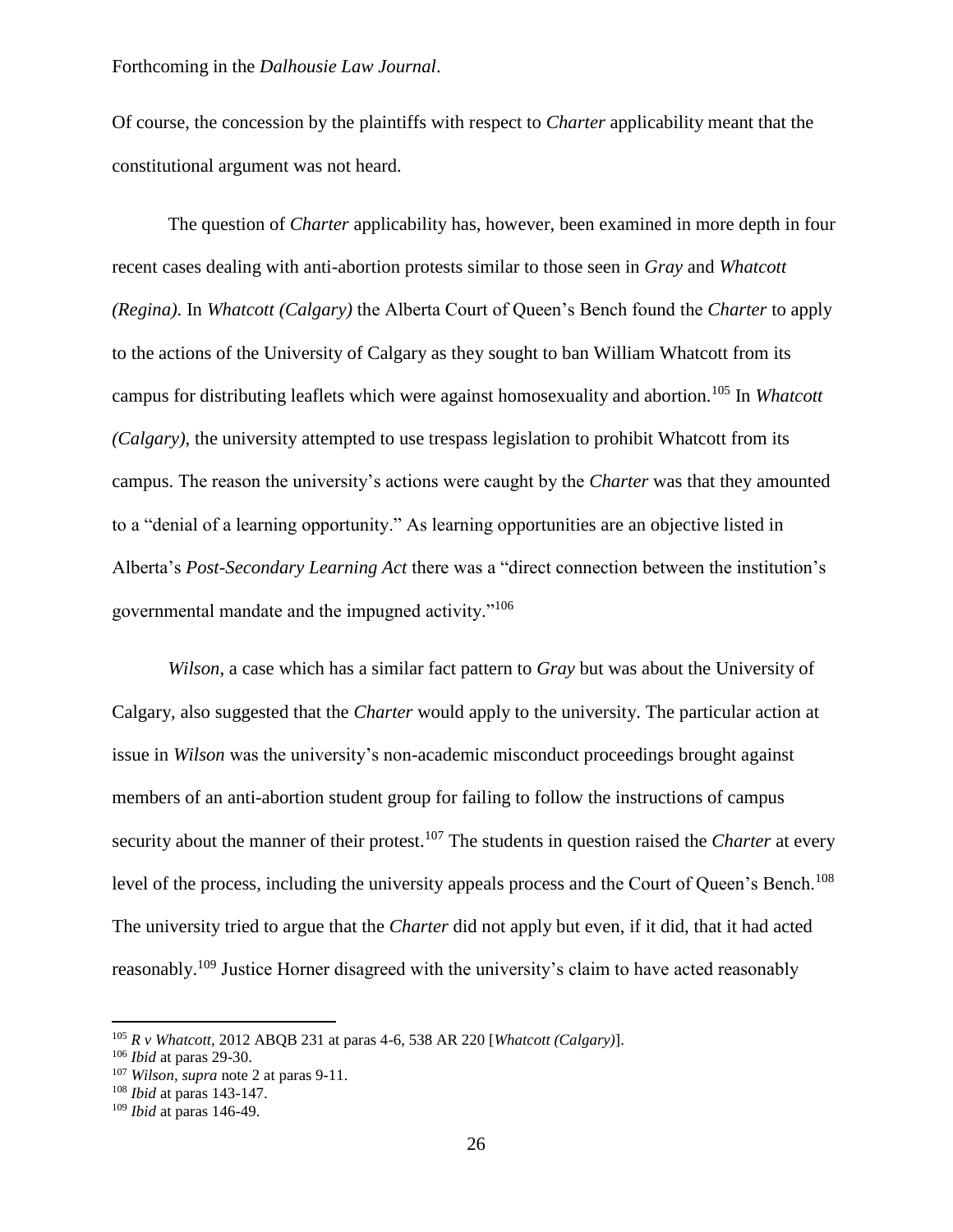because the university appeals board did not show that they had given "due regard" to the rights at stake.<sup>110</sup> However, as this was a judicial review, the appropriate remedy was for the Student Discipline Appeal Committee to be convened to hear the students' case.<sup>111</sup> Consequently, the question of *Charter* applicability was not squarely addressed, though it seems clear that Horner J. would have found it to apply.

Two cases from Ontario and British Columbia, despite having a similar fact pattern to *Wilson*, found that the *Charter* would not apply to the universities in question. In *Lobo*, the Ontario Court of Appeal upheld the decision of the lower court to strike the *Charter* claim from the plaintiff's case. A unanimous Court held that when Carleton University was booking space for "non-academic extra-curricular use, it is not implementing a specific government policy or program as contemplated in *Eldridge*."<sup>112</sup> At trial, Toscano Roccamo J. made much of the fact that the *Carleton University Act* created an autonomous body in a way that differed from the situation in *Pridgen*. 113

Yet Toscano Roccamo J.'s decision was issued before the Alberta Court of Appeal's decision in *Pridgen*. At the Court of Appeal, Articleny J.A. emphasized both the public purpose of post-secondary education and the coercion the university was entitled to use by way of statutory authority. *Lobo*'s dismissal of *Charter* applicability is thus too superficial. The Alberta cases, particularly *Whatcott (Calgary),* emphasize the link between accessing campus and the dissemination of knowledge and it was for this reason that the issue of access became linked to

<sup>110</sup> *Ibid* at para 163.

<sup>111</sup> *Ibid* at paras 180-81.

<sup>112</sup> *Lobo, supra* note 2 at para 4.

<sup>113</sup> *Lobo v Carleton Univresity*, 2012 ONSC 254 at para 14 [2012] OJ No 63. For the act, see: *Carleton University Act*, SO 1952, c 117 as amended by SO 1957, c 130 & SO 1968-69, c 145, online: <carleton.ca/secretariat/wpcontent/uploads/University-Act1.pdf>.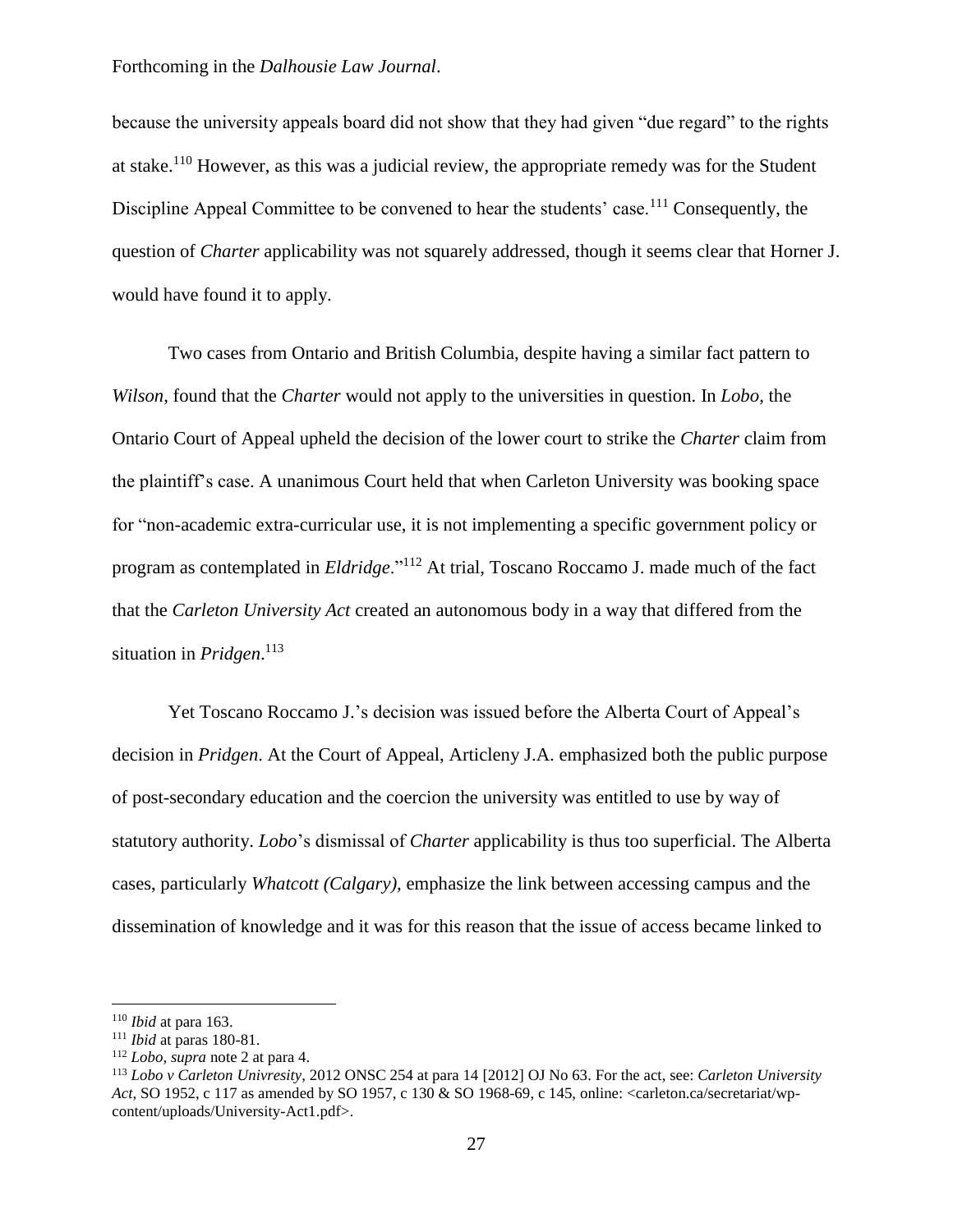the purpose of the university and thus to a governmental policy or program. As Wilson J. noted in her dissent in *McKinney*, education is a traditional function of governments in Canada and universities perform a public function, particularly the "free exchange of ideas."<sup>114</sup> One of the purposes of Carleton University, per its governing statute, is "the dissemination of knowledge."<sup>115</sup> *Lobo's* distinction between "extra-curricular" activities and education is too narrow a reading of *Eldridge*.

In *BCCL,* the British Columbia Supreme Court found that decisions about how a university regulates its property are a sphere of "autonomous operational decision-making reserved for the University."<sup>116</sup> Much as with *Wilson* and *Lobo*, *BCCL* was about an antiabortion student group's attempt to book university space to hold a protest comparing abortion to genocide and to show related posters and movies. <sup>117</sup> As with *Lobo*, Hinkson C.J.'s analysis of the section 32 jurisprudence left much to be desired. Instead of tracing the evolution of the test for section 32 applicability, Hinkson C.J. started with *Eldridge* and then referred to *McKinney* and *Harrison*<sup>118</sup> This pattern continued at the Court of Appeal, with Willcock J.A. observing that

[t]he question whether the University of Victoria should be regarded as an agent of government or equivalent to government for all purposes, insofar as the application of the *Charter* is concerned, is settled by the decisions of the Supreme Court of Canada in *McKinney, Stoffman* and in particular *Harrison*. 119

<sup>114</sup> *McKinney, supra* note 10 at 379.

<sup>115</sup> *Carleton University Act, supra* note 113, s 3(b).

<sup>116</sup> *BCCL, supra* note 1 at para 149.

<sup>117</sup> *Ibid* at para 46.

<sup>118</sup> *Ibid* at paras 117-124.

<sup>119</sup> *BCCL CA, supra* note 1 at para 21.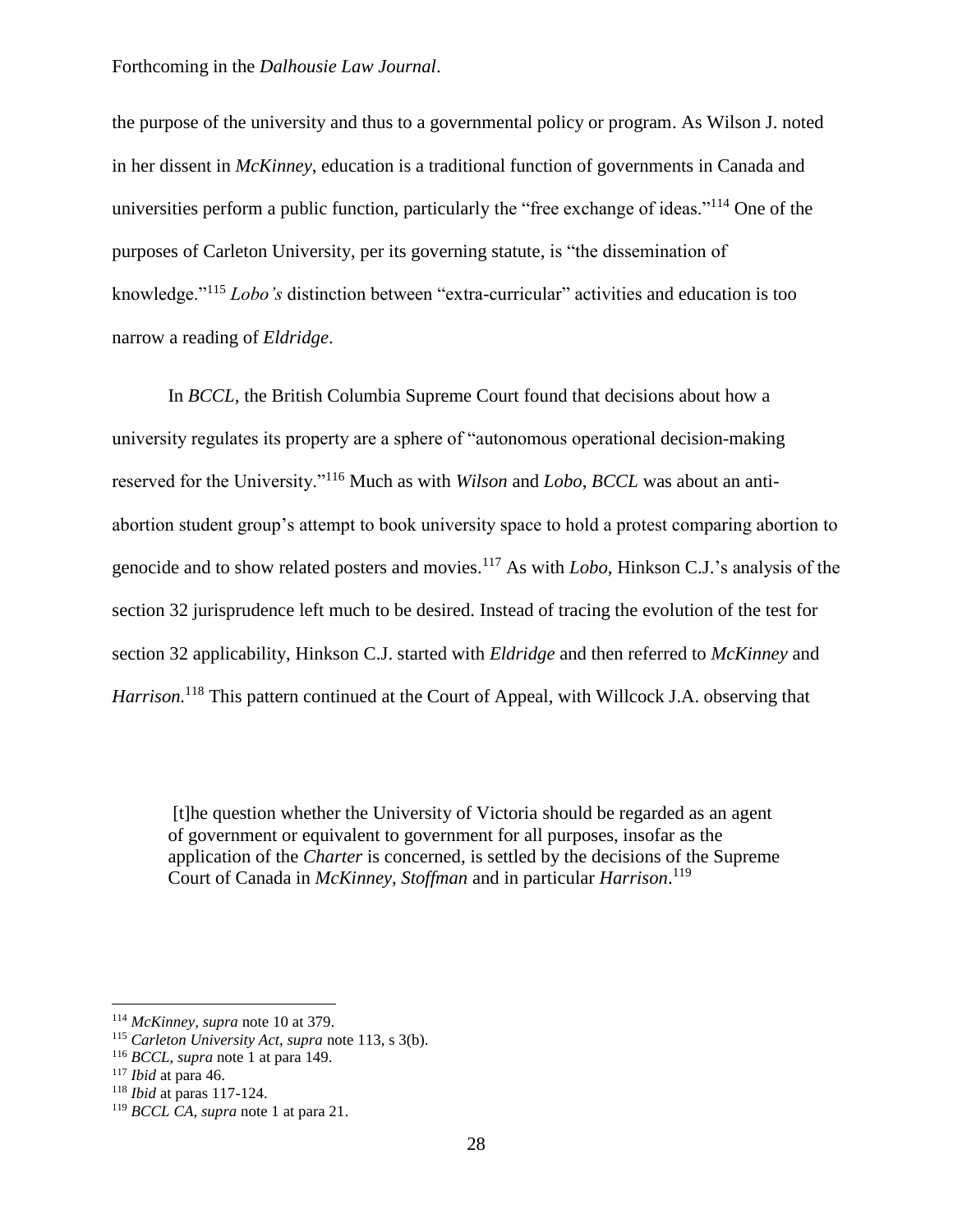Justice Willcock dismissed any attempt to apply the *Eldridge* test on the grounds that "[t]he government neither assumed nor retained any express responsibility for the provision of a public forum for free expression on university campuses."<sup>120</sup>

However, *McKinney* and *Harrison* were about retirement policies, while *Eldridge* was about access to medical services, and this distinction is crucial. A university's decisions over its staff members are not connected to a government policy or program in the same way as access to educational opportunities are. By holding that the decisions relating to the booking of space are simply about property and thus within the autonomous sphere of the university, Hinkson C.J. found them to be immune from *Charter* review. Such decisions can still be reviewed on administrative law grounds but the *Charter* will not apply.<sup>121</sup> Here Hinkson C.J. distinguished *Doré v. Barreau du Québec*,<sup>122</sup> because in that case the Barreau "was acting upon its express grant of statutory authority in the discipline of its professional member."<sup>123</sup> Technically, the Barreau conceded the point about *Charter* applicability and so a rigorous analysis of whether the *Charter* should apply to *all* administrative decision makers has not yet taken place.

It seems strange, however, that a decision could be reviewed on administrative law grounds but would not have to be *Charter* compliant.<sup>124</sup> Such a distinction was drawn in *McKinney* and cited with approval in *Eldridge* with the exact phrasing being that "the basis of the exercise of supervisory jurisdiction by the courts is not that universities are government, but

<sup>120</sup> *BCCL, supra* note 1 at para 32.

<sup>121</sup> *Ibid* at paras 151, 124 quoting *Eldridge, supra* note 33 at paras 42-43. See also, *BCCL CA, supra* note 1 at para 57.

<sup>122</sup> *Doré v. Barreau du Québec*, 2012 SCC 12, [2012] 1 SCR 395 [*Doré*].

<sup>123</sup> *BCCL, supra* note 1 at para 133.

<sup>124</sup> On this point, Peter Hogg thought that the *Charter* would apply to *all* bodies created under statute. See: Peter W Hogg, *Constitutional Law of Canada* 2d ed (Toronto: Carswell, 1985) at 671. More recently he has refined his position to the claim that exercises of statutory authority ought to be *Charter* compliant: Peter W Hogg, Constitutional Law of Canada, 5<sup>th</sup> ed, looseleaf (consulted on 28 March 2016) (Toronto: Carswell, 2007) vol II at at 37.13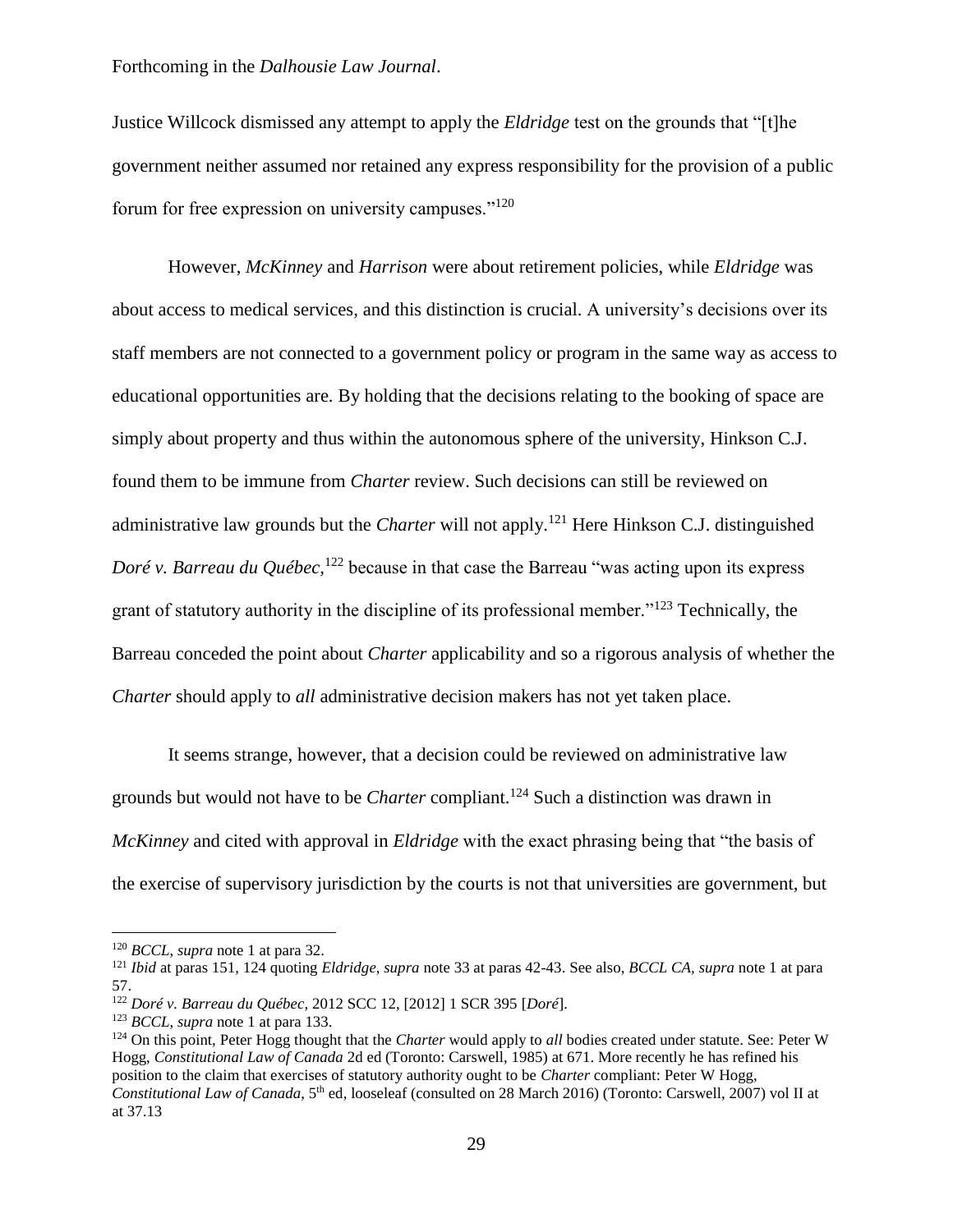that they are *public* decision-makers."<sup>125</sup> Immediately after this quote from *McKinney* appeared in *Eldridge,* La Forest J. observed that "[i]n order for the *Charter* to apply to a private entity it must be found to be implementing a *specific* governmental policy or program."<sup>126</sup> In other words, universities are supervised by the courts because they are public but immune from *Charter* review because they are sufficiently autonomous from government to be considered private. Again this seems like further evidence of the courts' struggle to find a way to distinguish public and private and thus figure out which actions must be *Charter* compliant.

The University of Victoria may be autonomous but its authority flows from statute and so too does its authority to deal with matters of student discipline and to regulate its property.<sup>127</sup> As such, it and other public universities seem to fit within the fourth category of section 32 cases identified by Articleny J.A.: "[b]odies exercising statutory authority" particularly those which have an authority to regulate which is greater than that of a "private citizen or corporation."<sup>128</sup> In terms of regulating university property, *Whatcott (Regina)* found the University of Regina to be acting akin to a municipality and thus the *Charter* would apply. As the *University Act* gives universities in British Columbia greater powers to regulate their property than exist for a private landowner, it seems as though the *Charter* should apply in questions of who can hold what activities on campus. Often, the property of public universities is subject to special protections and exemptions that,  $129$  while not a coercive power per se, are a way to protect university property so that it might be used for university purposes. In other words, if a university's role is,

<sup>125</sup> *McKinney, supra* note10 at 268, quoted in *Eldridge, supra* note 33 at para 43 [emphasis added].

<sup>126</sup> *Eldridge, supra* note 33 at para 43 [emphasis in original].

<sup>127</sup> *University Act,* RSBC, c 468, ss 61, 37(1)(v), 27(2)(t).

<sup>128</sup> *Pridgen, supra* note 7 at paras 78, 90.

<sup>129</sup> *Carleton University Act, supra* note 113, ss 9-10; *York University Act,* SO 1965, c 143, ss 18-20.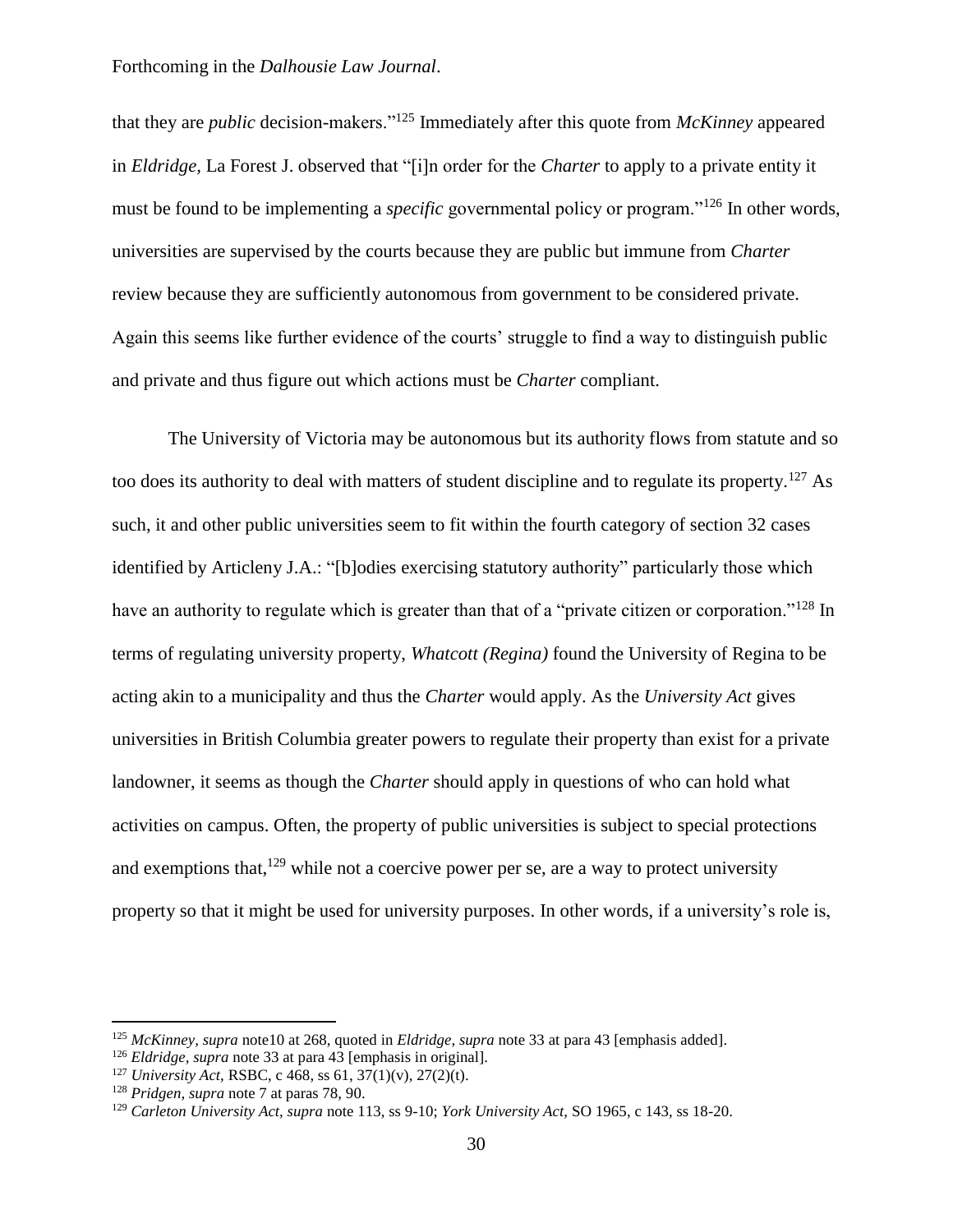as courts in Alberta have found, closely linked with its physical space then access to that space for the purposes of expression might well be protected by the *Charter*.

#### **IV – The** *Charter* **and University Space**

It is no surprise that public universities should seek to argue that the *Charter* does not apply to them under any circumstances. Yet it is also clear that *McKinney* is badly in need of an update. The divergence between provinces with respect to whether or not the *Charter* applies to public universities has led to calls for the Supreme Court to revisit the issue of universities and the *Charter*. <sup>130</sup> Such calls seem particularly urgent given that current split between provinces is the result of different facts than were at issue in *McKinney*. The recent cases are about student discipline and attempts to access university property for the purposes of free expression.<sup>131</sup> These situations are more obviously tied to the central role of universities than mandatory retirement policies. The need for the Supreme Court's guidance is all the more pressing given that students, particularly those in anti-abortion groups, are increasingly turning to the courts to guarantee their rights to use university property.<sup>132</sup> The refusal on the part of universities and university student societies to allow these protests or the universities' decisions to impose stricter restrictions on these protests invokes a range of questions both about the limits of free expression and of the right of students and others to use university space for these purposes. Attempts to read *Charter*

<sup>130</sup> Silletta, *supra* note 8 at 98.

<sup>131</sup> The discipline cases are *Pridgen, supra* note 11 and *Telfer, supra* note 9. *Wilson, supra* note 2 involved both a disciplinary action and a question of the use of space.

<sup>132</sup> Cameron Wilson, "UAlberta Pro-Life: Explanation for Suing University Administration" *The Gateway* (14 October 2015), online: <www.thegatewayonline.ca/2015/10/ualberta-pro-life-explanation-for-suing-universityadministration>; Jamie Sarkonak, "U of A Sued by Pro-Life Student Group: Says the University Violated the Code of Student Conduct Behaviour" *The Gateway* (29 September 2015), online: <www.thegatewayonline.ca/2015/09/uof-a-sued-by-pro-life-student-group-says-the-university-violated-the-code-of-student-conduct-behaviour>.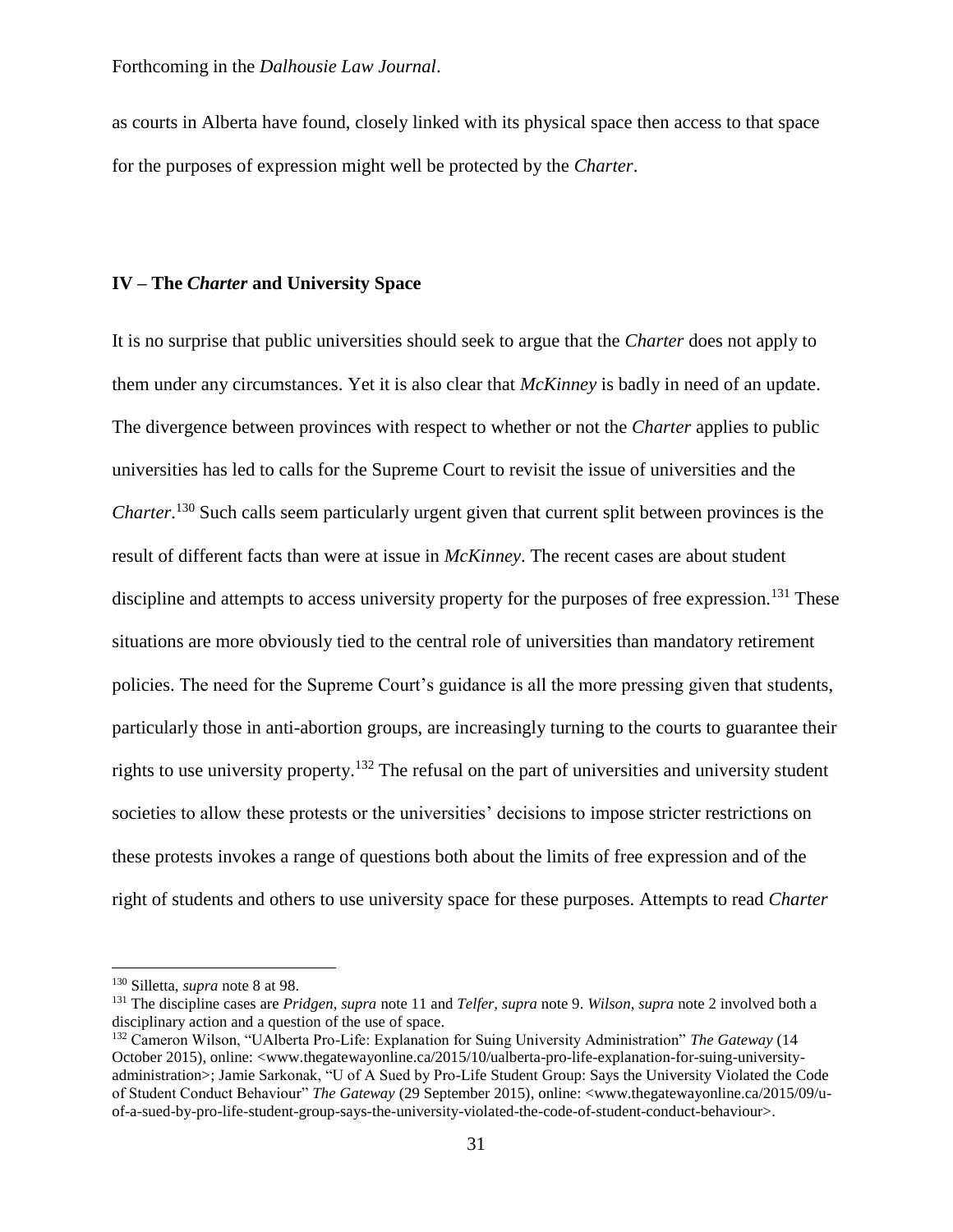rights into the contractual relationship between students and universities have failed.<sup>133</sup> Yet it is likely that the *Charter* could or should apply to universities in some contexts. Justice Wilson's dissent in *McKinney* remains pertinent and is in keeping with later decisions such as *Eldridge*. In providing education with privileges and powers granted by statute—particularly with respect to their students and property—universities are not as obviously exempt from the *Charter* as they might think. Certainly, there will still be certain acts of the university which will not be caught by the *Charter*, such as mandatory retirement policies. The more interesting question is what a finding of *Charter* applicability would mean for university property and what criteria could be used to determine if and when such property is available for section 2 (b) rights?

In *Eldridge* the issue was about enabling the access of differently-abled patients to medical services. It was thus an equality argument rather than one about free expression. While *Eldridge*'s finding could have an impact on hospital property—it would, for example, seem to require that everyone be equally able to access hospital buildings and so on—it would not grant anyone the right to use hospital property for free expression. As far as I am aware no one has argued that they have a right to free expression on hospital property. The obvious answer to such a claim is that a person would not have the right to use hospital property for free expression because that is not the purpose of hospitals. The same cannot be said for universities.

When the Supreme Court of Canada has examined the question of access and use of property for free expression they have made some limits quite clear. For one thing, even when property is owned by government that will not automatically make it available for free expression. In order to determine whether government-owned property is available for free

<sup>133</sup> See *Gray, supra* note 7 at para 115.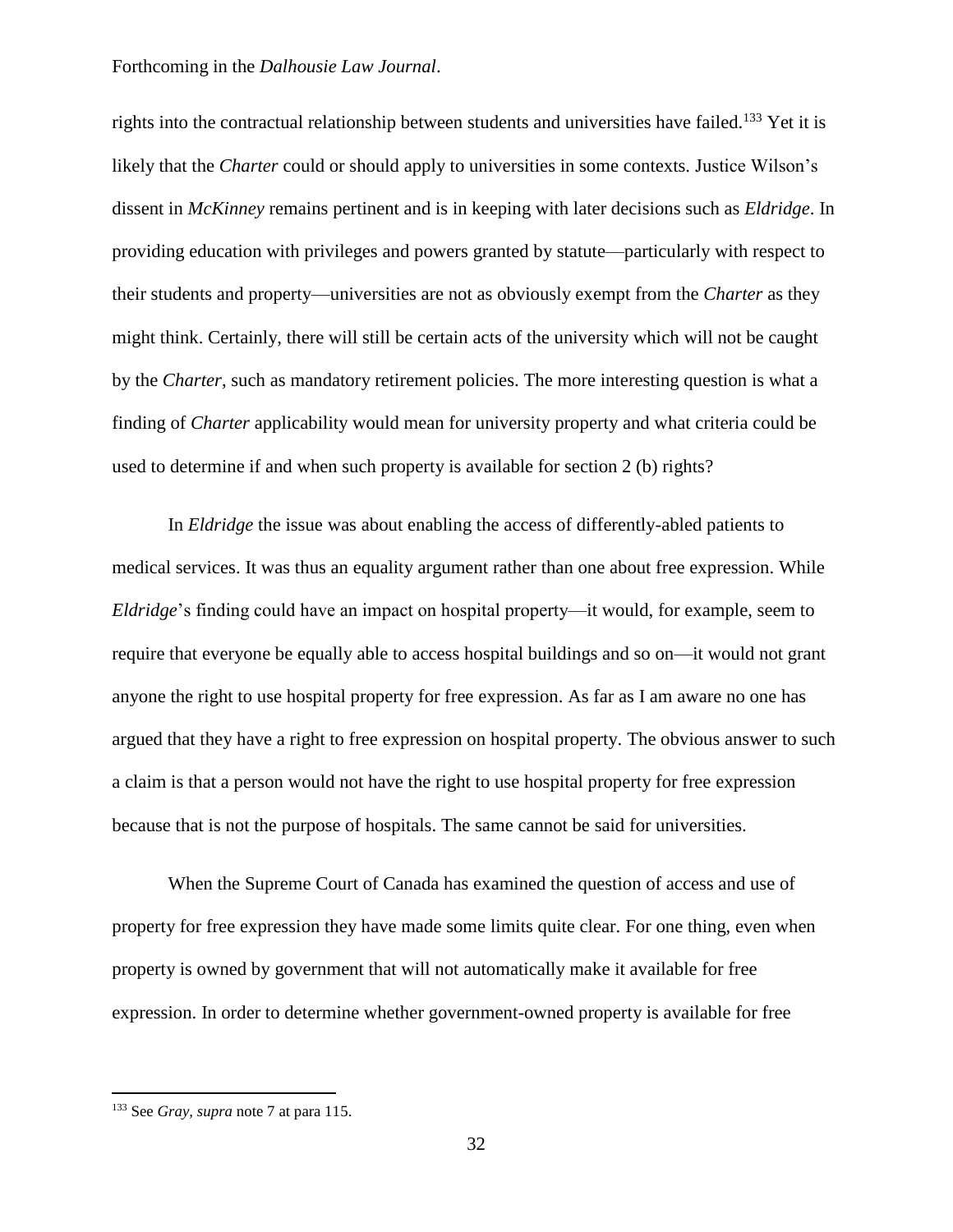expression the Court has devised a two part test, first used by the majority in *Montreal (City)*. 134 The first is the "historical or actual function of the place" and the second is "whether other aspects of the place suggest that expression within it would undermine the values underlying free expression."<sup>135</sup> In some ways this test is an extension of and an expansion on McLachlin J.'s discussion of public and private government property in *Commonwealth of Canada*. <sup>136</sup> Some places such as streets and parks are clearly readily available and, historically, have been used for free expression. Other spaces are less clear cut, and in such circumstances the question becomes "[w]ould an open right to intrude and present one's message by word or action be consistent with what is done in the space?"<sup>137</sup>

Certain kinds of university property would clearly fall into the private sphere: residences, offices, classrooms, libraries and so on. Even the open quads and connecting pathways of university campuses might be more private than an ordinary street. During exam time, for example, a university might seek to limit the kinds of activities held in these open spaces in order to promote an environment conducive to studying.<sup>138</sup> Yet this is suggestive of a stronger regulatory right on the part of the university, not an absolute right to ban whomever it pleases from campus. Here Whatcott's activities on the University of Regina and the University of Calgary's campuses provide good examples of the kind of activity that would be in keeping with the quiet use of a university's open spaces.

Thus the first question that must be asked about whether university property will be available for section 2(b) is does the nature of the protest fit with the normal use of the relevant

<sup>134</sup> *Montreal (City), supra* note 15 at para 74.

<sup>135</sup> *Ibid*.

<sup>136</sup> *Commonwealth of Canada, supra* note 15 at 228-37.

<sup>137</sup> *Montreal (City), supra* note 15 at para 76.

<sup>&</sup>lt;sup>138</sup> As was the case in *Queen's University, supra* note 50, where the injunction was sought for the exam period.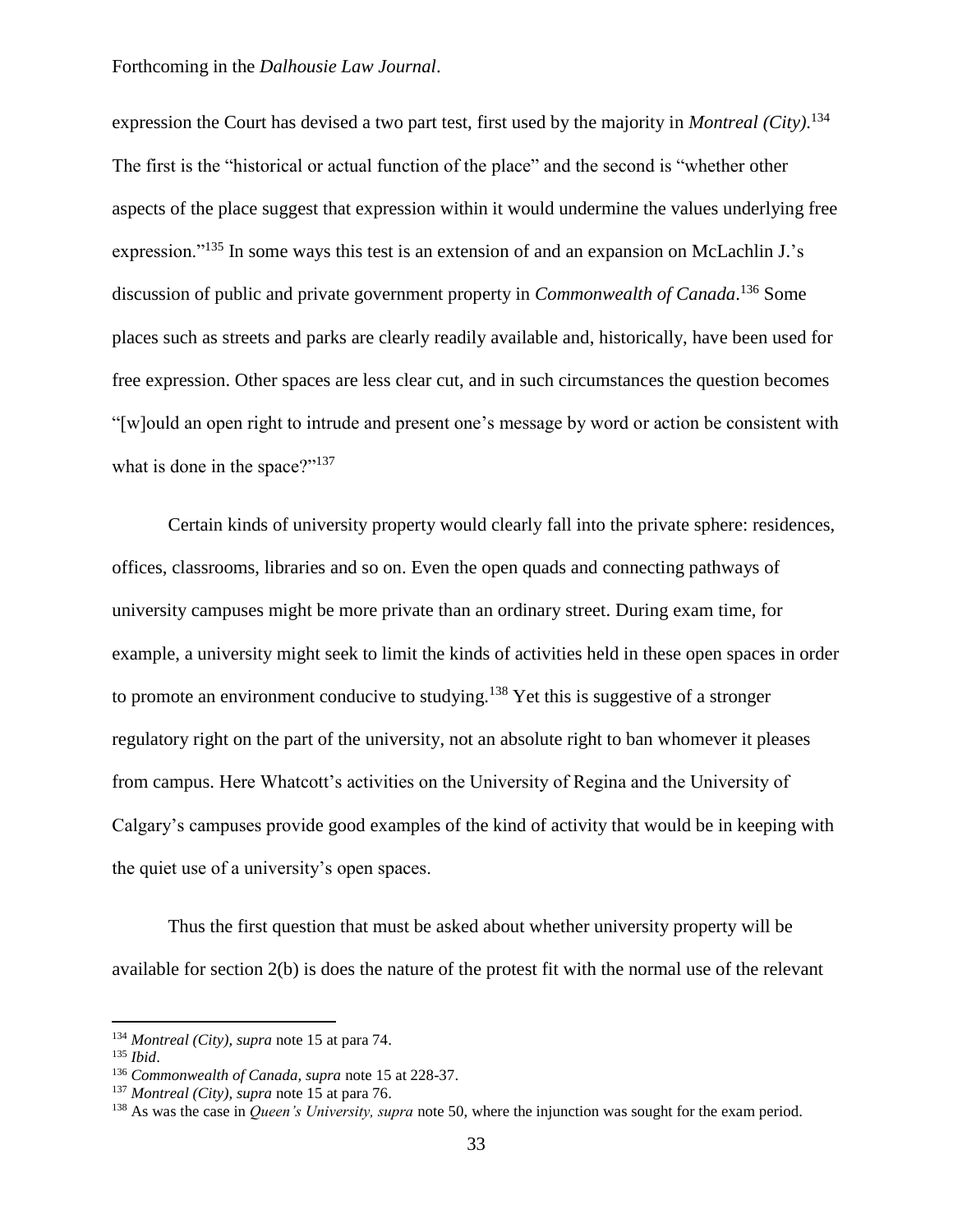property?<sup>139</sup> As such, certain kinds of posters might not be appropriate in residence buildings but would be more appropriate in classroom buildings, with marches and the like being similarly limited to non-residential buildings and areas on campus. A related second question would examine whether there is anything else, such as an ongoing examination period, that would justify placing limits on certain kinds of protests?

Of course, university campuses have also been a traditional – if sometimes contested – site of protest.<sup>140</sup> In this regard they are often more like streets, parks, and public squares than malls have ever been. University spaces are and have always been the site of debate and discussion; it seems clear that the historical function test would find free expression on university property to fit with the values underlying free expression. Here the nature of universities as institutions offers an additional justification for holding their spaces open for free expression. The very purpose of a university is to foster debate and discussion. It is this purpose that is often missed and which would perhaps continue to be missed in battles over access to university space. It is not just that university property is compatible with free expression but that free expression is central to the property in question.<sup>141</sup>

Free expression and academic freedom do not overlap perfectly, however. Academic freedom is more abstract and less reliant on physical space than free expression, and is generally understood as being limited to the university's researchers rather than extending to its students and staff. Academic freedom also speaks more to the relationships among university researchers, their colleagues, and superiors rather than the individual-state relationship invoked by a *Charter*

<sup>139</sup> This is a variation of the question asked in *Queen's University, supra* note 50.

<sup>&</sup>lt;sup>140</sup> By contested, I mean that universities have been subjected to sit-ins and similar protests by students against actions of the administration.

<sup>141</sup> Cameron, *supra* note 14 at 302-303.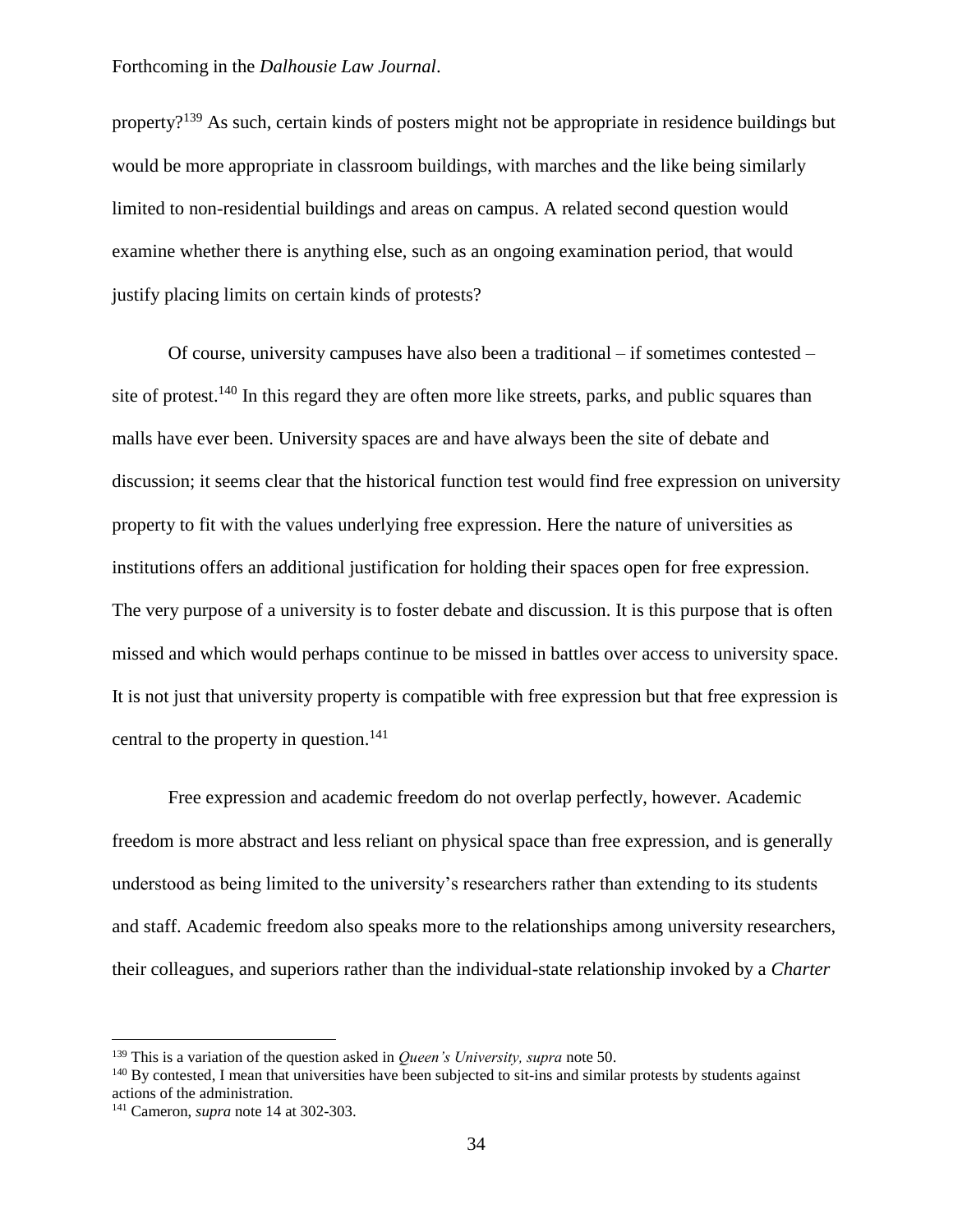claim. Moreover, even if university campuses are suitable for free expression, as with all property open to free expression, the expressive right will not be absolute and can be quite effectively regulated, even to the point of *de facto* non-existence.

Supreme Court jurisprudence has made it clear that government entities can regulate who uses their property and can charge fees for it. Courts will not, for example, hold that anyone can demand to post an advert on public transit free of charge. Yet, if a transit authority does allow adverts to be posted, they cannot arbitrarily prohibit certain kinds of expression, such as political adverts, as *GVTA* made clear. The transit authority's attempt to regulate what might be controversial speech went too far because "[c]itizens…are expected to put up with some controversy in a free and democratic society."<sup>142</sup>

These comments lead to a third question that ought to be asked in deciding whether university property will be available for free expression: is the expression at issue hate speech? The problem with the third question is determining what constitutes hate speech. The current definition is that which "incite[s] the level of abhorrence, delegitimization and rejection that risks causing discrimination or other harmful effects." In other words, the goal is to guard against discrimination. This goal stems from the fact that the most recent case about hate speech centred on the definition of hatred in the *Saskatchewan Human Rights Code*<sup>143</sup> and human rights codes are aimed at ending discrimination and promoting equality.

How the matter of controversial or offensive speech should play out on university campuses is a thorny issue. As Sorial's examination of manufactured authority and its relation to hate speech makes clear, universities can confer an air of legitimacy on otherwise unpalatable

<sup>142</sup> *GVTA, supra* note 27 at para 77.

<sup>143</sup> SS 1979, c S-24.1.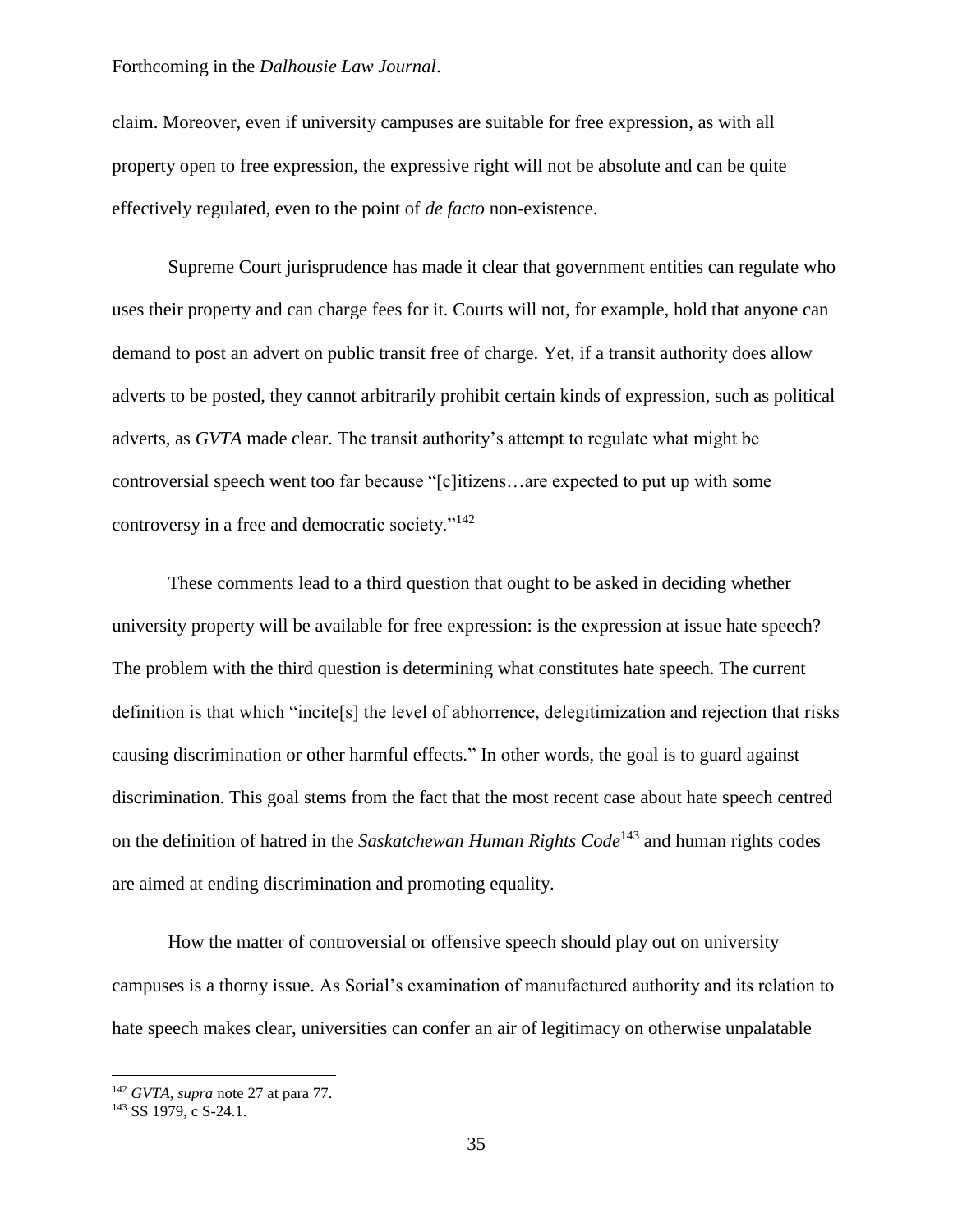views. She gives the example of some French universities granting "postgraduate research degrees for Holocaust denial theses."<sup>144</sup> Sorial finds this troubling on the grounds that intellectuals play a key role in French public life, but a more damning critique might be that the Holocaust as historical fact is beyond all doubt. We would not treat a World War II historian who denied the fact of the D-Day landings as a serious scholar, so why would we do the same for someone who denied the Holocaust? Academic history tends to be about the interpretation of the facts rather than arguing over whether something did or did not happen.

Admittedly the distinction between facts and the interpretation of those facts can be a hard line to draw but it could be helpful in distinguishing hate speech from offensive speech. After all, hate speech typically relies on falsehoods to incite discrimination against the targeted group. Here *Whatcott (HRC)* offers a good example of the fineness of the line that is drawn between asserted facts and interpretations of facts. The Supreme Court upheld the Saskatchewan Human Rights Commission's finding that two of Whatcott's flyers constituted hate speech but overturned it with respect to two other flyers. The two which were not hate speech were reprints of a page of classified adverts with Whatcott's handwritten commentary, while the two which were hate speech were in the style of letters or articles.<sup>145</sup> The difference between these flyers is that the reprinted adverts were more obviously Whatcott's interpretation of what the classified adverts represented – in this case the allegation that homosexuals are pedophiles – than the two letters or articles which could be more readily mistaken as fact. Admittedly, the court did not distinguish the flyers on the basis of asserted facts versus interpretation of evidence, but it is clear that is what is going on and better accounts for the line the court ultimately drew. In a

<sup>144</sup> Sorial, *supra* note 78 at 72.

<sup>&</sup>lt;sup>145</sup> *Whatcott (HRC), supra* note 77 at paras 182-196. The flyers were reprinted in the Appendix to the decision.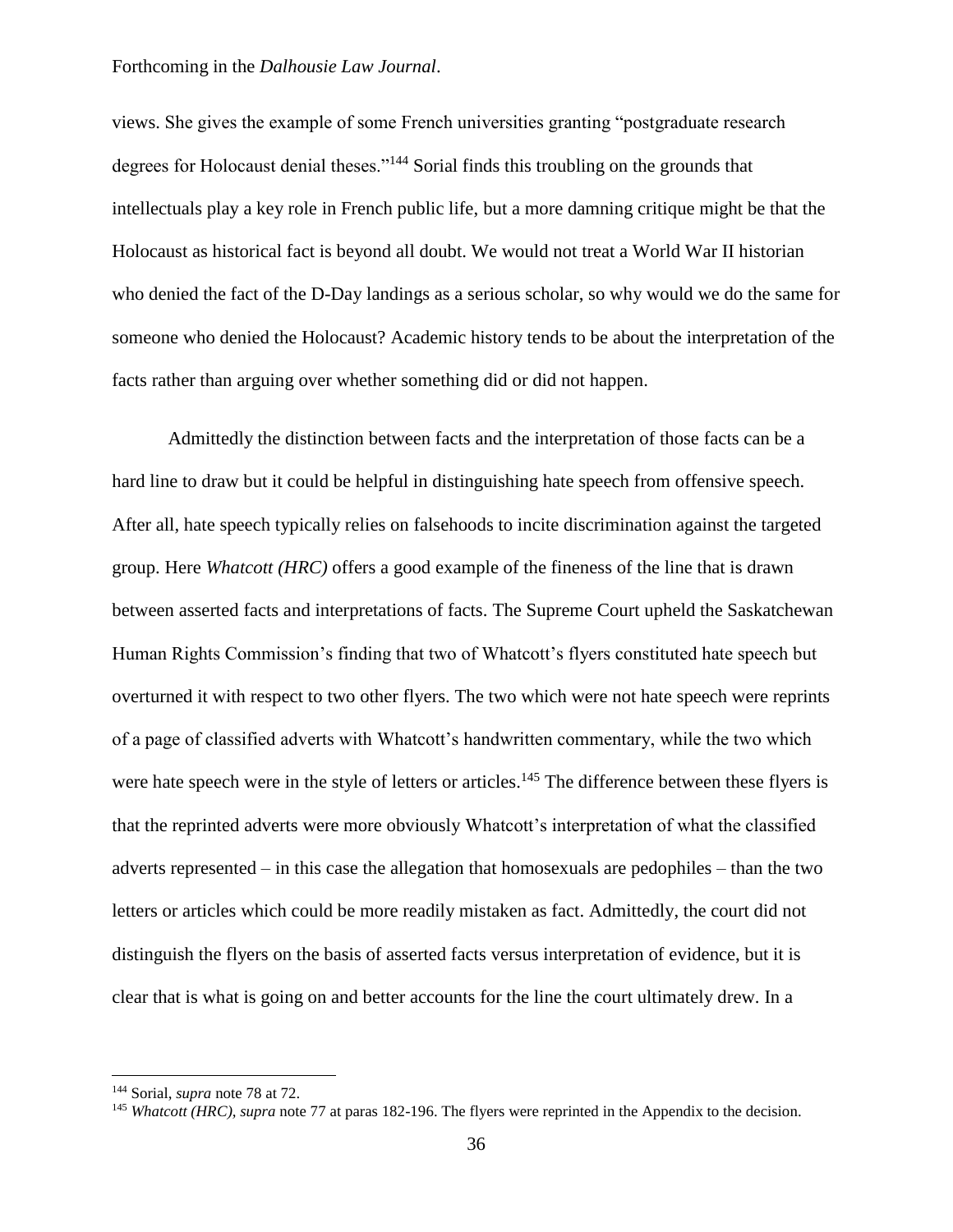$\overline{a}$ 

sense, it is also in keeping with the truth-seeking aspects of free expression, but the distinction between facts and interpretations of those facts often strikes a fine balance between speech we agree with and speech we do not.

Assuming that the anti-abortion protests on campus fall short of hate speech and are merely offensive does not necessarily mean a university *has* to let protesters use university space.<sup>146</sup> Even municipalities are entitled to regulate streets and parks out of concerns for public safety and free movement of people.<sup>147</sup> The concern about safety is one which has repeatedly reared its head in terms of the regulation of anti-abortion protests on campus, not necessarily because the protesters themselves are violent but because they can provoke violent reactions.<sup>148</sup> Accordingly, the fourth question that ought to be asked in decisions about granting protesters the use of university property is whether or not the protest raises any safety concerns.

It is, perhaps, unfair to the protesters to limit their right to free expression because of the reactions of others—something which is beyond their control and is effectively punishing them for another's wrongful act. However, the potential for violent responses can be planned for and several universities have proposed that anti-abortion groups pay extra or that they would be charged extra to cover enhanced security.<sup>149</sup> Such limits are precisely the kinds of limits that the

<sup>&</sup>lt;sup>146</sup> Given that many of the anti-abortion protests compare abortion to genocide, there is an argument to be made that this constitutes hate speech given that it exposes abortion clinics, their staff, and patients to a level of abhorrence which could result in discrimination. At the same time, however, these people may not be a readily identifiable group and, as such, will not be covered by hate speech provisions. Certainly, it is clear that anti-abortion rhetoric can and has incited people to violence against abortion providers but whether this is justification for restricting antiabortionists' expression is less clear. See also the debate around the holding of Israeli Apartheid Week on Canadian University Campuses: Richard Moon, "Demonstrations on Campus and the Case of Israeli Apartheid Week" in Turk, *supra* note 14 at 185.

<sup>147</sup> *Zhang, supra* note 15 paras 38-39. See also: Nicholas Blomley, "How to Turn a Beggar into a Bus Stop: Law, Traffic, and the 'Function of the Place'" (2007) 44:9 Urban Studies 1697.

<sup>148</sup> This has been named as an issue at the University of Victoria and the University of Calgary: *BCCL, supra* note 1 at paras 58, 75; *Wilson, supra* note 2 at paras 4, 7, 132.

<sup>149</sup> *Wilson, supra* note 2 at para 175 (the issue of whether the university could do this was not properly before the court).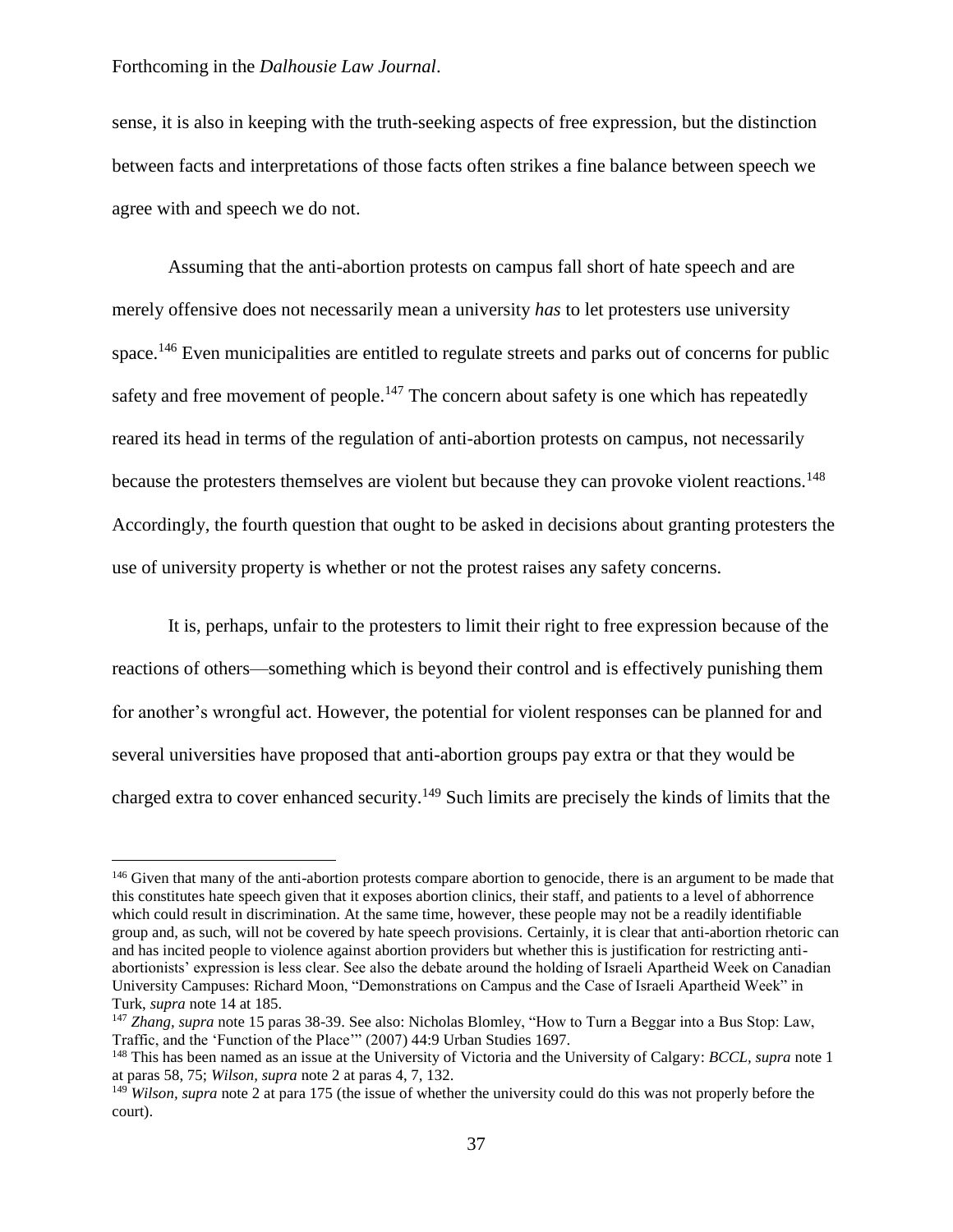Supreme Court has implied would be justified in the municipal regulation of streets. In *Ramsden v. Peterborough*, for example, an outright ban on postering on lampposts and so on was struck down because it was overbroad, yet the Court opined that the city would be entitled to charge for the use of its property.<sup>150</sup> Where such extra payments pose problems for universities is that they are often imposed asymmetrically and could be interpreted as a tax for holding an unpopular opinion. At the same time, however, the jurisprudence has made it clear that blanket bans on particular kinds of free expression are unacceptable. The problem with such a holding is that it is not a challenging bar to overcome; it is often a matter of having some kind of route to win an exemption, even if no such exemptions are ever granted.<sup>151</sup>

The other issue with the question of *Charter* applicability is whether it only applies in the context of the relationship between the university and its students or whether it applies between the university and anyone seeking an educational opportunity. The latter situation is the conclusion to be drawn from *Whatcott (Calgary)*, but it seems too broad a ruling. For one thing, Whatcott was unaffiliated with the university at the time of his arrest for trespass. Universities simply do not have the resources, or the space, to be required to let *anyone* access and use their campuses and buildings as they so choose. Understanding the *Charter* to govern the relationship between a university and its students is more in-keeping with the decision in *Pridgen* and continues to respect a university's autonomy over who its students are. Insofar as universities can be caught by section 32 their acts of government only affect the university community.

As such, the fifth question about accessing university property might be *who* is seeking to access it. Here, the line-drawing could be affected by the size and manner of the free expression.

<sup>150</sup> *Ramsden, supra* note 15 at 1107.

<sup>151</sup> In *Zhang* Vancouver's regulation against structures on city streets failed because there was no procedure to apply for an exemption, *Zhang, supra* note 15 at paras 39, 66-69.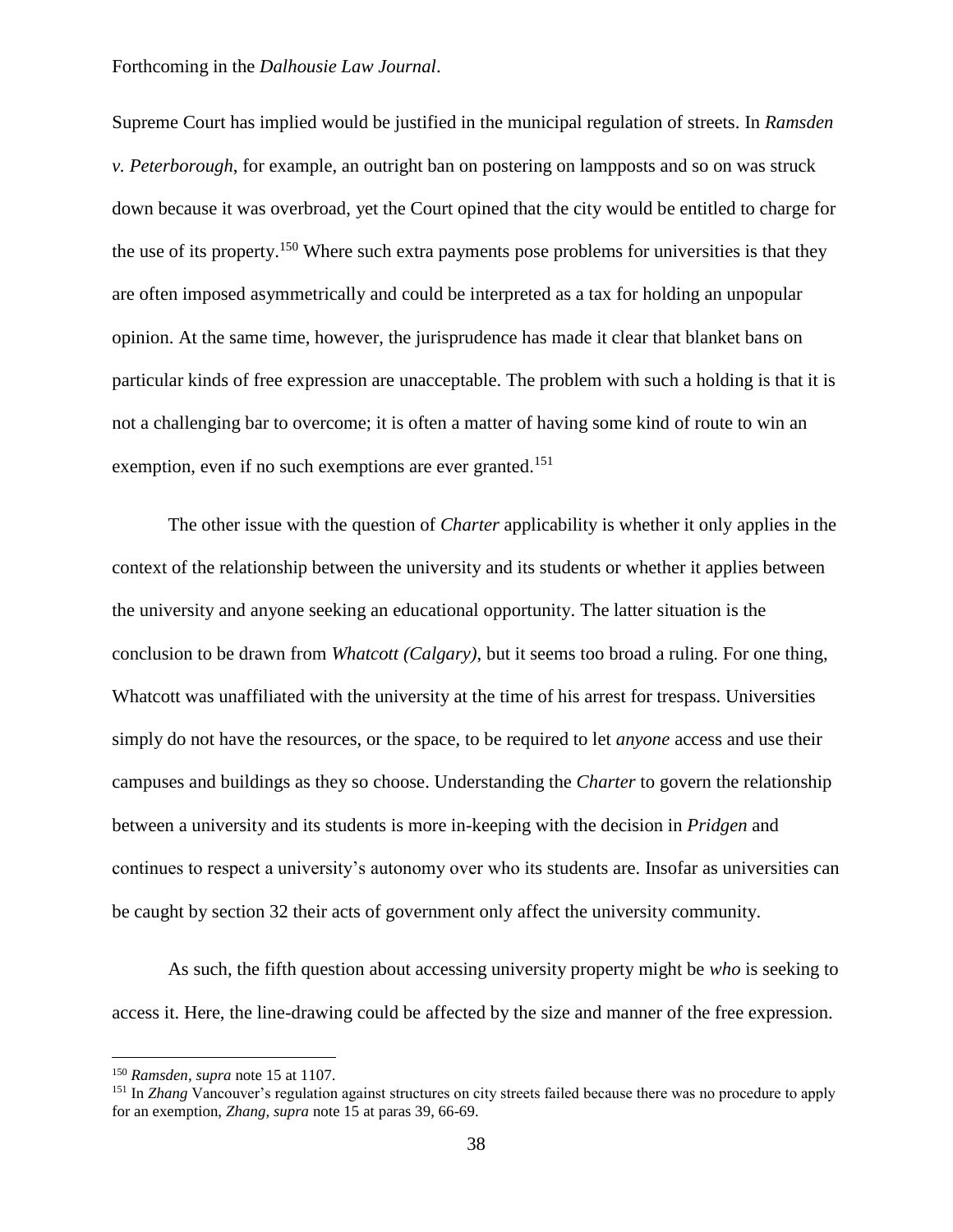Whatcott's protests have tended to be fairly solitary and, just as municipalities require permits for marches but not always for distributing leaflets, the bigger problem would be if a group otherwise unaffiliated with the university wished to hold a demonstration on campus. Just as university education, even in public universities, is not free and is only open to those capable of reaching defined academic standards, university property is primarily for those affiliated with the university, even if it is publicly accessible.

The five questions I have suggested—does the nature of the protest fit with the normal use of the relevant university property; is there anything else, such as an ongoing exam period, which would justify placing limits on certain kinds of protests; is the expression at issue hate speech; does the expression at issue raise any safety concerns; and who is trying to access university property—are not necessarily exhaustive. They are based on pre-existing case law about public property, university property, and free expression, but they are not a guarantee that university property *will* be available for free expression. Regardless of whether or not the *Charter* does apply to public universities, universities could use these questions to help justify their decision for or against granting permission for particular protests.

Of course, even if the *Charter* does apply to universities when they make decisions about who gets to use their space, the situation may not necessarily be that different than it is now. Anti-abortion protesters could still find themselves unable to access campus in the way that they might wish to. The only potential difference would be that they have a court decision saying that their section 2 (b) rights have been violated but that the violation was saved by section 1 of the *Charter*. A more important conclusion from the question of who can access university space might be how challenging it is to actually rely on section 2(b) rights in situations where a person is trying to gain access to a larger communicative forum than is otherwise available to them.

39